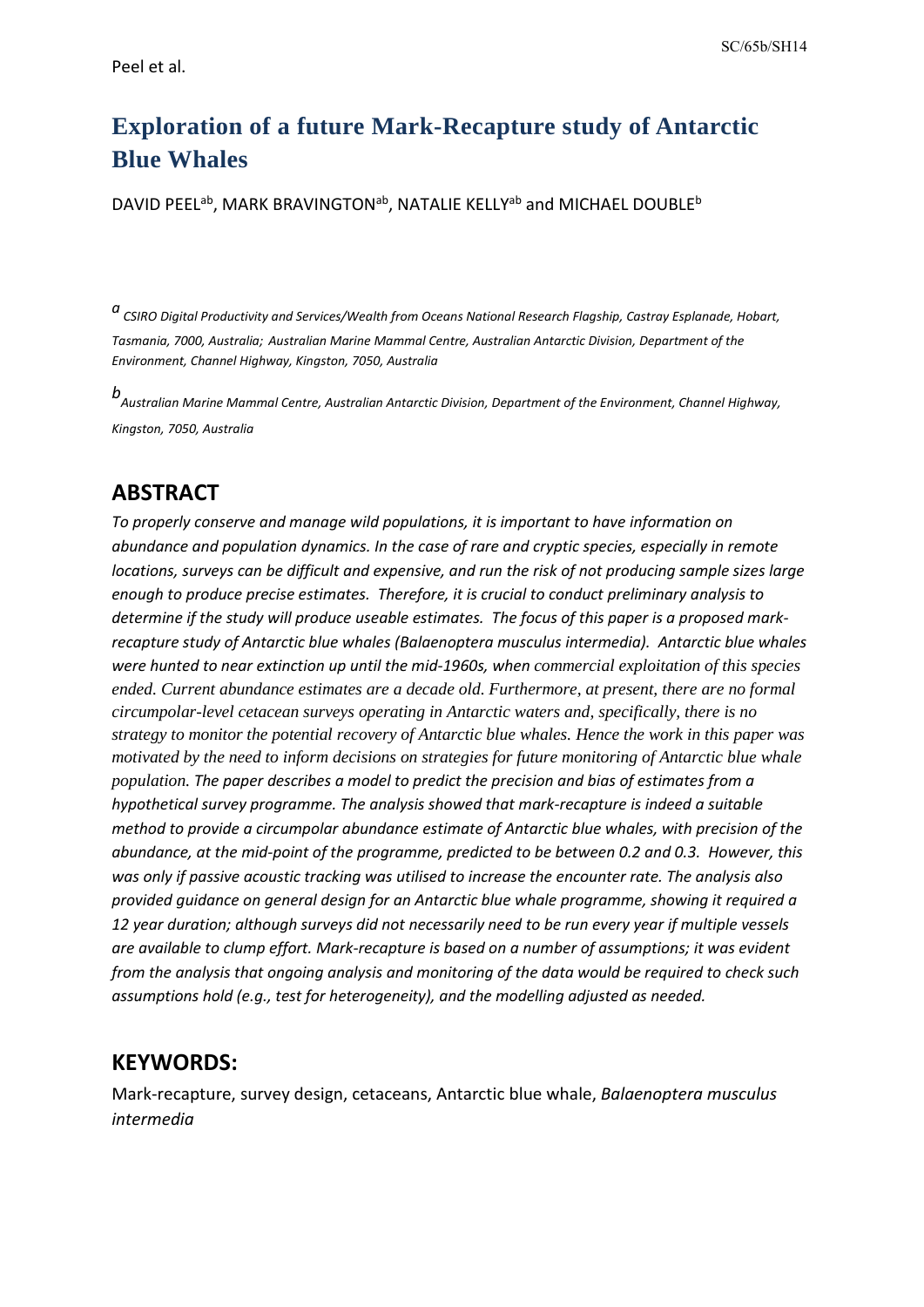## **INTRODUCTION**

For endangered species, unbiased and precise estimates of their population size and dynamics are vital to inform conservation and management decisions (Cooke 1995). These population estimates are only useful if they have the precision to be effective; for example, to detect changes in population size or address other specific scientific questions (Reynolds, Thompson & Russell 2011). Therefore, it is paramount to conduct thorough planning studies and establish in advance if candidate survey approaches and designs are capable of producing estimates of suitable precision. This is an accepted, but not universally adhered to premise (Reynolds, Thompson & Russell 2011).

This paper is concerned specifically with estimating marine mammal abundance. Surveys to derive estimates of abundance of marine animals, particularly for species distributed across large and remote areas, are often logistically challenging and expensive (Williams & Thomas 2009). Therefore, there is an even greater need for planning, to help ensure the most efficient design to produce sufficient sample size and, hence, adequately precise parameter estimates.

Although there are a number of different survey methods used to derive abundance estimates (Schwarz & Seber 1999), the two most common and proven methods for cetaceans are distance sampling methods (Buckland *et al.* 2001; Borchers, Buckland & Zucchini 2002), particularly line transect surveys (Branch & Butterworth 2001; Hedley & Buckland 2004) and mark-recapture methods (using either photo-identification data (Hammond 1986) or genetic samples (Carroll *et al.* 2011; Rew *et al.* 2011; Constantine *et al.* 2012)). Both line transect and mark-recapture have advantages and disadvantages (Evans & Hammond 2004). This paper focuses on mark-recapture.

Mark-recapture approaches can be less labour intensive, less reliant on formal track locations and can yield other information such as life history and population structure, but can be prone to biases when heterogeneities in sampling probabilities exist. In the context of this paper, surveys are conducted and individuals are identified, via natural markings (e.g., genetic samples from biopsies and colouration and shape of the body, usually recorded in photographs (Hammond 1986)).

The motivation for this paper is to design a proposed study of Antarctic blue whales (Double *et al.* 2013). During the twentieth century, blue whale populations were hunted to near extinction (Branch *et al.* 2007b) and they still remain, after four decades of protection from harvesting, a massively deleted population. As such, the species is classified as critically endangered by the International Union for Conservation of Nature (Reilly 2008) and therefore is considered one of the most at risk baleen whale species in the Southern Ocean (Leaper & Miller 2011). Our understanding of the impact of the whaling era on the circumpolar population of Antarctic blue whales is predominantly based on two sources of information: catch data derived from the logbooks of whaling vessels (International Whaling Commission 2009) and from circumpolar sightings surveys for cetaceans. Circumpolar Antarctic sighting surveys, operating under the auspices of the International Whaling Commission (IWC), were initiated in 1978 as the International Decade of Cetacean Research (IDCR) and later Southern Ocean Whale Ecosystem Research (SOWER) initiatives (Branch & Butterworth 2001). SOWER (as the overall programme is henceforth referred to) provides, to date, the most comprehensive survey data for cetacean species in the Southern Ocean (Branch *et al.* 2007b). Estimates from SOWER show the Antarctic blue whale population to have been around 453 (CV = 0.4) 1981, 559 (CV = 0.47) around 1988 and 2,280 (CV = 0.36) in 1998 (Branch 2007). This may indicate the beginning of recovery of this species, but with such imprecise abundance estimates, it is difficult to draw strong conclusions.

Unfortunately, these abundance estimates are more than a decade out of date. Currently, there are no formal circumpolar-level Antarctic cetacean surveys and, specifically, there is no strategy to monitor the potential recovery of Antarctic blue whales. Hence the work in this paper was motivated by the need to inform decisions on future monitoring strategies.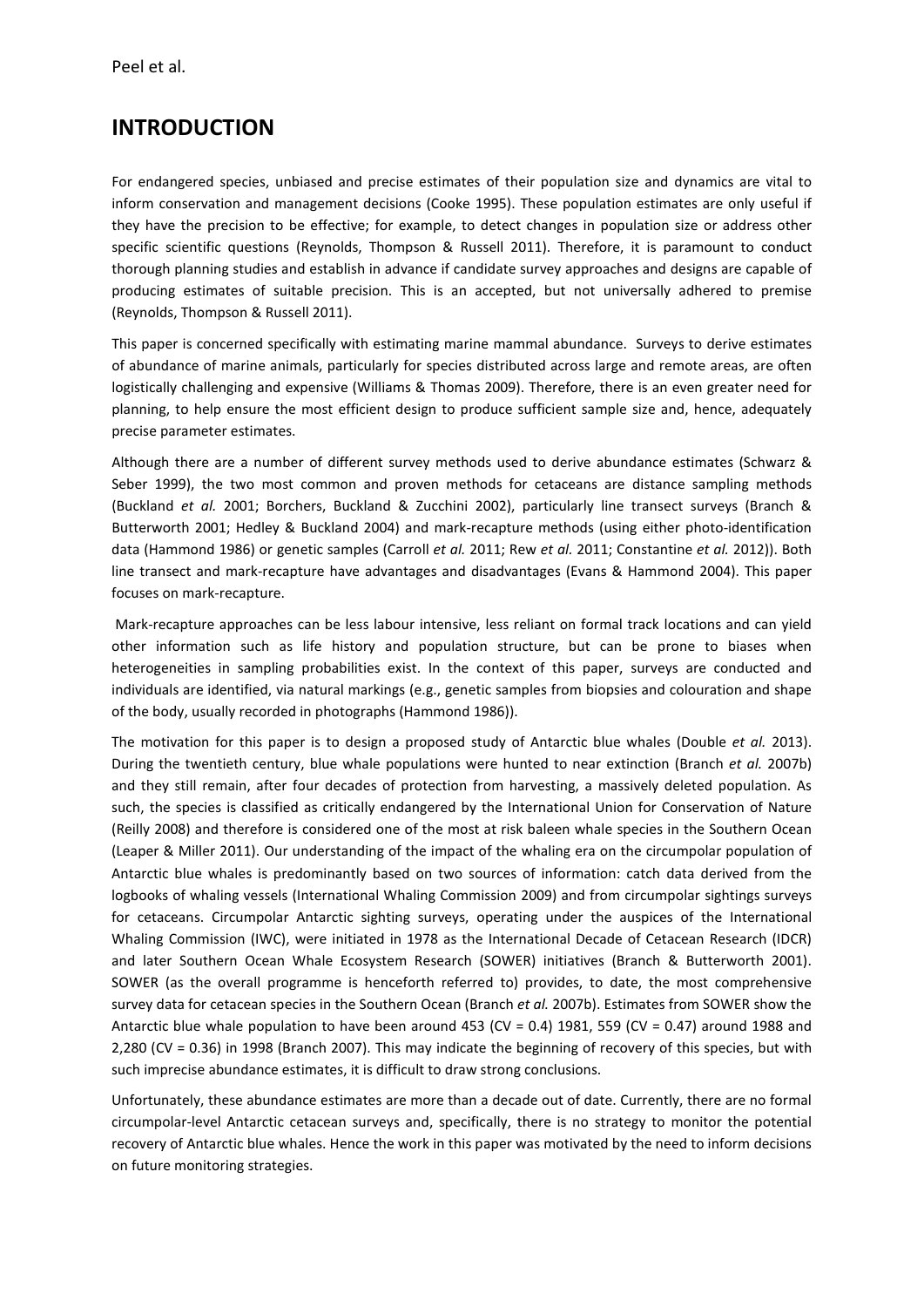Given these motivations, a survey programme has been proposed to provide information on the status of the Antarctic blue whale population. The programme will be an international collaboration with varied vessels, and is planned to span over a number of years/seasons.

The following sections will describe some of the challenges and possible solutions to a mark-recapture study of this kind. This is followed by an analysis to predict the precision of abundance estimates based on what is known about the population. Using this analysis we are able to test various programme designs and examine the effect on bias and precision if some of assumptions are invalid.

Although this paper has a strong focus on the specific question of an Antarctic blue whale mark-recapture survey, the general approach is applicable to any mark-recapture survey. In particular, in early planning when perhaps little is known and few data exist, this type of analysis can be informative.

## **PROPOSED STUDY AREA**

The study area (see Fig. 1) corresponds to the summer feeding grounds of Antarctic blue whales, that is the circumpolar region between the ice-edge and 60°S (Branch et al. 2007a).



**Figure 1**: The study region we are considering (hashed area) covers the Antarctic blue whale feeding grounds i.e., the circumpolar area south of 60°S.

## **METHODS**

### **Potential survey and analysis issues**

There are a number of issues facing a mark-recapture study of Antarctic blue whales. The following is a description of some of the potential key issues, repercussions and possible solutions:

### *Low sample size*

Collecting enough biopsies or photographs to obtain precise mark-recapture population estimates may be difficult, due to low densities and the difficulty of surveying in the Southern Ocean. Passive acoustics can detect vocalising blue whales at a distance of an order magnitude greater than visual observation. Therefore,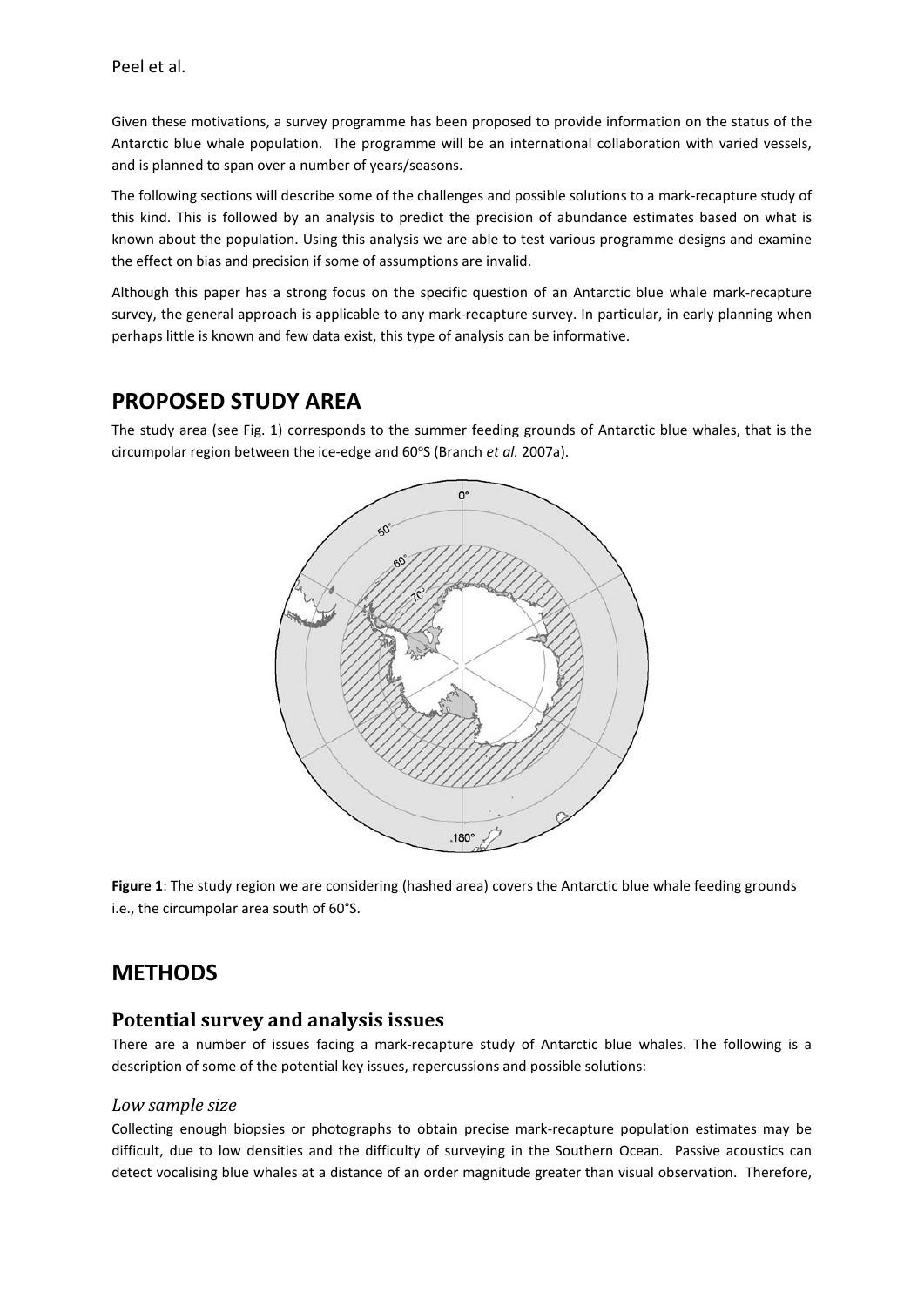it has been proposed to use passive acoustics, in the form of deployed sonobuoys, to detect and track down blue whales to increase the encounter rate.

### *Spatial heterogeneity*

One of the underlying assumptions for unbiased mark-recapture estimation is equal probability of capture across all animals. One of the major potential threats to this assumption is spatial population structure. For example, if the population is made up of sub-groups distinct in space, and disproportionate sampling results in different sub-groups having different probabilities of capture. Unfortunately, little is known of Antarctic blue whale population structure. Analyses of Discovery mark data (see Branch *et al.* 2007b) and of genetic analyses from biopsy samples (Sremba *et al.* 2012) are somewhat inconclusive in regards to support for the existence of population structure. A historic Discovery mark series, reported in (Branch *et al.* 2007b), indicate that whilst the majority of within-season recaptures suggest animals did not move more than 60° of longitude between marking and slaughter, the series also found that as the number of seasons between these events increased, so, too, did longitudinal movement, with some individuals killed nearly 180° of longitude away from their marking. With a study of contemporary individual marking data from biopsy samples, (Sremba *et al.* 2012) do report on evidence of population structure in Antarctic blue whales. However, due to a small sample size, (Sremba *et al.* 2012) were forced to apply *a priori* assumptions to the clustering of the genetic samples (i.e., clustering was based on the location of samples within predefined management areas), which may influence, to some degree, the results of the test of genetic differentiation between these areas.

As the future survey progresses, more biopsy samples, and subsequent genetic analyses, and basic information on animal movement from recaptures, should help us strengthen conclusions about any population structure in Antarctic blue whales.

Another potential form of heterogeneity is if there is clustering of animals, for example, into family units. Again, as genetic data is collected, the samples could be compared to establish relatedness and compared in terms of sampling time, and location, to test for non-randomness.

### *Sexual capture heterogeneity*

Heterogeneity in capture probabilities could also be introduced with the use of acoustic tracking of animals as there is a distinct bias towards finding vocalising males. The amount of sampling bias is not obvious, since whales are usually detected and found at the group level rather than individual animals. Hence, non-vocalising females will be sampled if they are within a group containing a vocalising male. A recent pilot study (Double 2013) using passive acoustics to track Antarctic blue whales resulted in 13 male and 4 female biopsies, i.e., a 76% male sampling bias. If sexing of subsequent biopsy samples is available, heterogeneity in marking of the genders can be handled by the model, i.e. as described in Appendix A. If sex is not known (e.g. if using photographic-ID) or there is another unknown mechanism for differential capture probabilities, then a more complex model would be required (e.g., Cubaynes *et al.* 2010).

### *Multiple catalogues*

For Antarctic blue whales, distinct patterns in mottled pigmentation along the back and variable dorsal fin shapes and sizes aid in identifying individuals (Sears & Perrin 2008). Such pigmentation pattern can be distinctive for both sides of an animal, therefore, unless both sides are photographed; two distinct mark catalogues would arise. Along with genetic biopsy data, this potentially results in three mark-recapture catalogues. There are a number of models proposed to handle multiple catalogues (Bonner and Holmberg (2013) and McClintock *et al.* (2013)). However, for simplicity, in this paper we do not consider the photographic catalogues, and just use the catalogue of genetic biopsy data in the calculations. It would be expected that if photograph catalogues are included in future analysis, it should result in greater precision due to the larger sample size.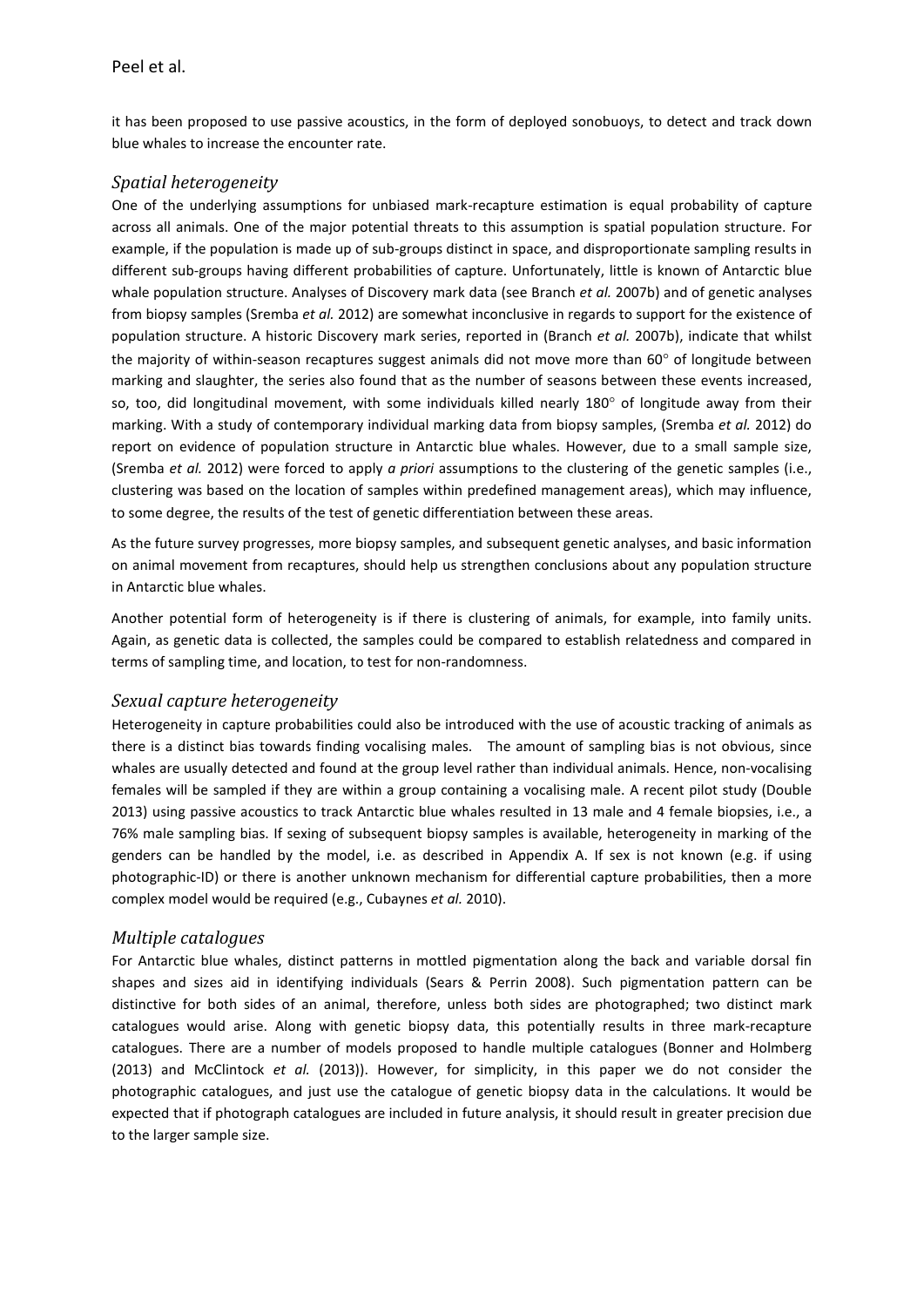## **Proposed survey**

The proposed programme would involve one or more vessels conducting annual surveys during the Antarctic austral summer, beginning in 2015. Acoustic sonobuoys would be used to detect and track down whale groups, as well as visual observers. Once found, whales would be photographed and biopsies taken.

No formal track or design would be specified, but rather for each 'vessel-year' (the unit of effort a single vessel could reasonably complete in a given season) a survey region would be defined (most likely in terms of a longitudinal range) within the study area (Fig.1). Within this region, the vessel would search based on acoustic detections, as well as being informed by historical density data and models, weather forecasts, logistics, and sea ice coverage. It should be noted that a mark-recapture approach can easily incorporate other more opportunistic data from less formal surveys. In this paper, however, we focus on these dedicated surveys only.

 For a well-mixed unstructured population, mark-recapture methods do not require completely uniform spatial coverage. Therefore, the survey can take advantage of the putative higher densities of Antarctic blue whales near the summer sea ice edge, relative to those areas further north (Branch *et al.* 2007b), and focus on regions in the Southern stratum (0-200 km from the ice edge). However, it would be prudent to distribute effort longitudinally around the Antarctic summer sea ice-edge, to combat problems from any potential population structure.

### **Estimating precision**

We now describe the calculations to predict the precision of the abundance estimates arising from our conceptual mark-recapture programme.

### *Mark-recapture model*

We adopted a simple open mark-recapture model of both sexes in the adult population, on which to base variance prediction. Since little is known about the spatial heterogeneity and movement of Antarctic blue whales we assumed no spatial heterogeneity. The model is based on a Poisson distribution of recaptures (Cormack 1989) and does not consider within-year recaptures (see Appendix A for full details). From this model: population size (*N0*) in the specified start year, mortality (*M)* and logistic growth rate (*r)* and sex ratio (λ) can be estimated by maximizing the likelihood. Alternatively, if these are known, they can be fixed.

#### *Precision*

To estimate precision we simulated realised populations based on various potential population scenarios and fitted the mark-recapture model, with the following steps:

#### *1. Simulate a presence history matrix*

Based on exponential annual population growth over the planned survey period, and a given mortality, growth rate and population size in the start year, we created a presence history matrix containing the fates of all animals over the sampling period of interest (for each year every whale is allocated a '1' if alive and a '0' if dead or not born yet).

*2. Estimate sample sizes*

To provide an indicative mark-recapture survey sample size, we used an individual-based simulation study (as described in Peel *et al.* In Press). Specifically, for a given whale density, whales were randomly placed in a survey region and an acoustic-assisted mark-recapture survey was simulated based on search protocols/rules and assumed acoustic/biological properties (see Supplementary material A for full details).

### *3. Generate a capture history*

A mark-recapture sampling framework was applied to the simulated presence history, to create a capture history. As per our simple mark-recapture model it was assumed that animals in the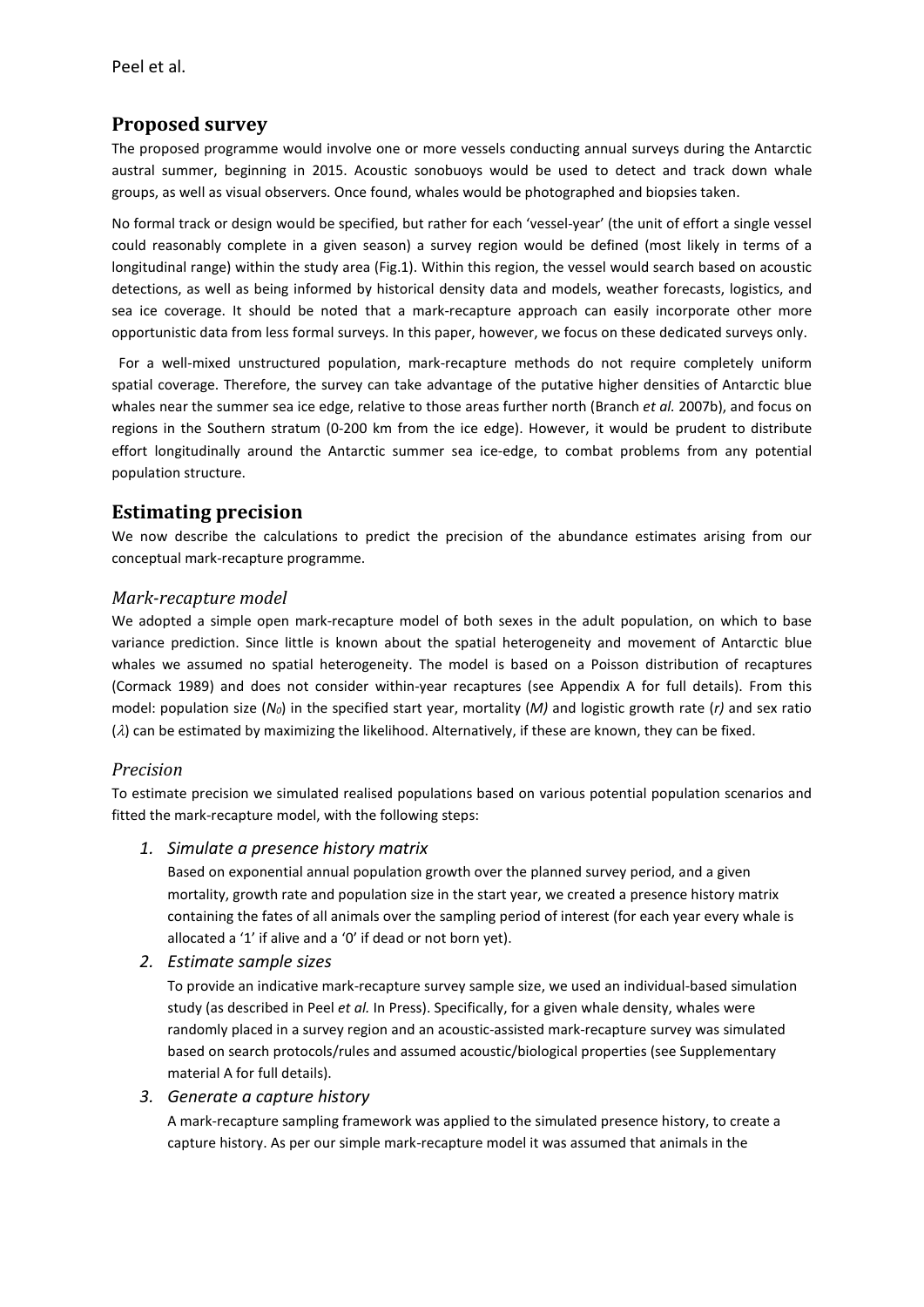population are homogenous in terms of probability of being encountered, and sampling was random. Alternative assumptions were implemented as part of the sensitivity analysis described later.

#### *4. Fitting Mark-Recapture model*

To the simulated capture histories we fitted the mark-recapture model and calculated the estimates of *N0*, *M*, *r* and λ along with their variances, using the inverse Hessian of the negative log likelihood. If we are only concerned with estimating the variance, and not interested in assessing bias, we could forego the full fitting process and simply examine the Hessian of the likelihood surface at the true parameters and the variances, averaged over a small number of simulated populations. Otherwise, to examine bias, we completed the full process.

In theory we could calculate the variances from a single simulated population. However, we found it prudent to simulate multiple replicated populations and take the median variance or CV.

Historically, Antarctic whale abundance is reported as a circumpolar decadal average so we re-parameterised the likelihood in terms of *Nmid* and *r*, where *Nmid* is the abundance in the middle year of the multi-year programme.

For comparison, we also included in our analysis a typical visual-based mark-recapture survey (i.e., without passive acoustic assistance) where the vessel searches within the southern stratum in a zig-zag pattern stopping and marking any animals that are found visually.

A summary of the main parameters used in the simulation and sources is given in Table 1. Unless stated otherwise, these are the parameters used to simulate populations; we will refer to these as the 'base case' (in particular  $N_0$  = 2280,  $r$  = 6.4%,  $M$  = 4%,  $\lambda$  = 0.473 and a 12 year survey programme, with a single vessel surveying annually).

It is worth examining the mechanisms that dictate precision. In mark-recapture, the precision of the abundance estimates is related to the number of recaptures, which is driven by the true underlying population size and its relationship to sample size and probability of recapture. We therefore also found it valuable to examine the predicted sample sizes and recaptures in the analysis.

| <b>Table 1.</b> Base case parameters for the simulations/analysis<br><b>Parameter</b> | Value                      | <b>Comment/Reference</b>                             |
|---------------------------------------------------------------------------------------|----------------------------|------------------------------------------------------|
| Population size in 1998 (No)                                                          | 2280 (1350,3450)           | International Whaling Commission (2009)              |
|                                                                                       |                            |                                                      |
| Population growth rate $(r)$                                                          | $6.4\%$ (2.4,8.4)          | International Whaling Commission (2009)              |
| Mortality (M)                                                                         | 4% (1-7%)                  | Branch, Matsuoka and Miyashita (2004)                |
| Population sex ratio $(\lambda)$                                                      | 0.473 females              | <b>Branch (2004)</b>                                 |
|                                                                                       |                            | $(5,637$ females out of 11,942 foetuses = 0.472) and |
|                                                                                       |                            | 87,098 females out of 184,280 adults = 0.473)        |
| Expected group size                                                                   | 1.59                       | Branch (2007)                                        |
| Within-season re-sight rate                                                           | 16%                        | Olson (2010) and Olson et al. (2013)                 |
|                                                                                       |                            |                                                      |
| <b>Expected Biopsy success</b>                                                        | 0.60                       |                                                      |
| Density of groups in 1998                                                             | 2.269185×10 <sup>4</sup>   | Based on a SOWER encounter rate in the area 200      |
|                                                                                       | groups per km <sup>2</sup> | km to the summer ice edge                            |
| Typical survey duration                                                               | 37.5 days                  | Based on pilot study (Double 2013)                   |
| Existing historical catalogues                                                        | 166 individuals            | Attard et al. (2012); Sremba et al. (2012)           |
| (To avoid the complexity of modelling                                                 | years: 1991-2009           |                                                      |
| multiple catalogues, in this exploratory                                              | 17 individuals in          |                                                      |
| analysis we consider genetic data                                                     | 2013                       | Double (2013)                                        |
| only.)                                                                                |                            |                                                      |

**Table 1:** 'Base case' parameters for the simulations/analysis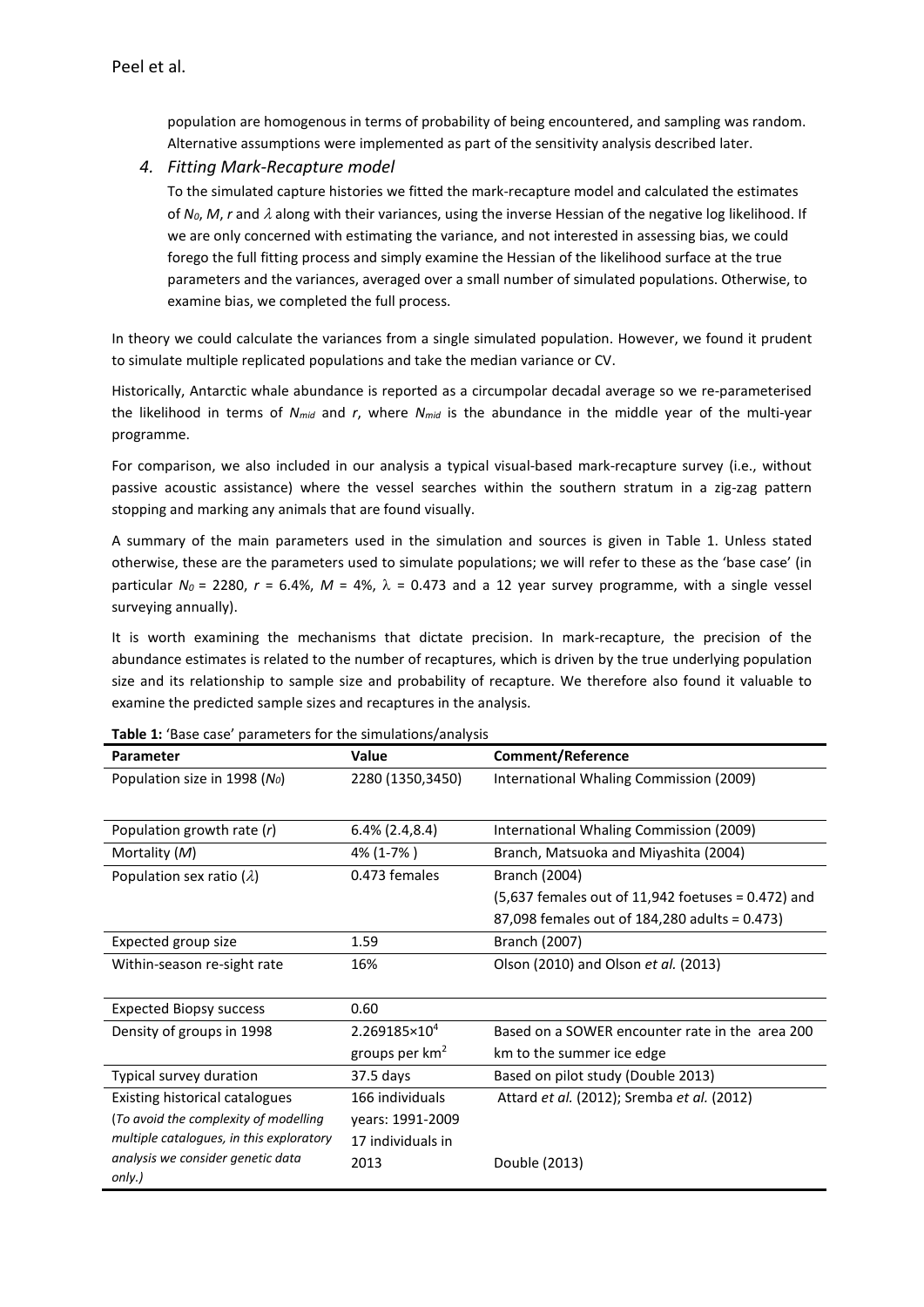### **Heterogeneity and Spatial structure**

As discussed earlier, the potential for heterogeneity in capture probability due to spatial population structure is a concern, as it will introduce bias in the estimates. However, the hope is that as data is collected, any spatial structure could be detected and modelled from the locations of the recaptures (with respect to the marks). To better quantify this idea, we applied our model to various simulated data generated with inherent spatial structure, and estimated bias; we then applied a simple  $\chi^2$  test to try to detect the spatial structure.

The framework (see Fig. 2) to generate this spatial structure was to define two hypothetical survey areas ('East' and 'West') with uneven sampling effort, *EE* and *EW*, respectively. Next, we created two types of whales: those that prefer the Eastern survey area and those that prefer the Western area. In any given year, any particular whale has a defined probability,  $P_H$ , of being in its home area, *H*, and (1-  $P_H$ ) of being in its nonpreferred home area. This behaviour and unequal sampling effort between areas results in uneven capture probabilities for the two sub-populations. We examined a gradual range from no site fidelity ( $P_H = 0.5$ ) to strong site fidelity ( $P_H$  = 1.0) and survey effort ratio East to West ( $E_E:E_W$ ) ranging from 50:50% to 90:0%.



**Figure 2**: Simple simulation model to generate data with spatial structure and hence unequal capture probabilities. Consisting of two sub-populations of whales (East and West) that demonstrate site-fidelity depending on the parameter *PE* and *PW*.

## **RESULTS**

## **Model Choice**

The mark-recapture model used to calculate precision contains four parameters:  $N_0$ ,  $M$ ,  $r$  and  $\lambda$ . There is existing information on the sex ratio (λ) of Antarctic blue whale and, to a much lesser extent, mortality (*M*).

There is extensive historical data on sex ratio  $(\lambda)$  of Antarctic blue whales Branch (2004), hence the existing estimate (Table 1) should be reasonably precise. Whereas, for mortality (*M*), there is some uncertainty (Branch, Matsuoka and Miyashita (2004) report mortality of between 1 and 7%). Given the uncertainty about mortality, we chose to adopt the model that fixes  $\lambda$  and fits  $N_0$ , *r* and M.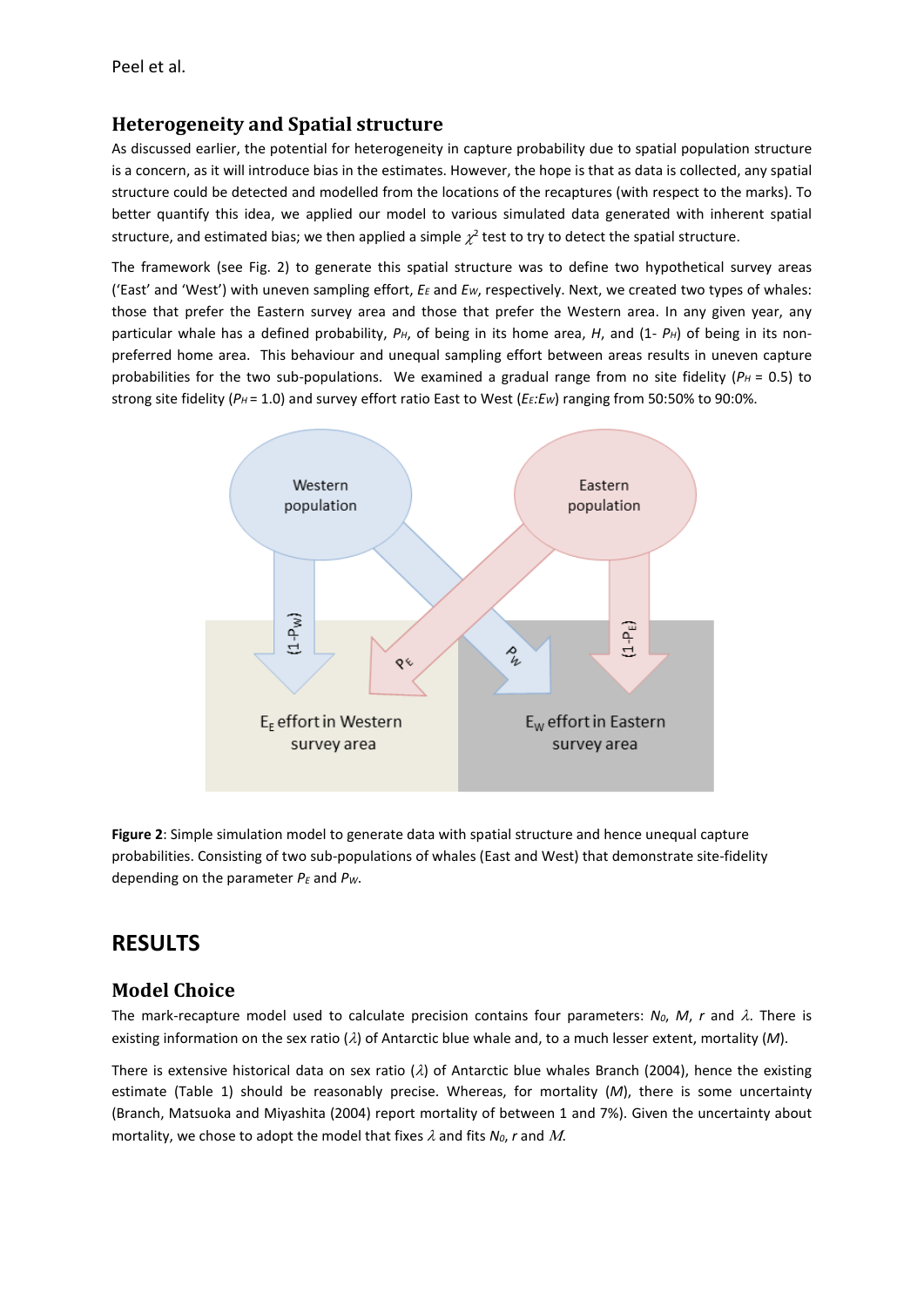To examine the effect of estimating λ and *M* in the model, versus using the existing estimates, we generated 1000 base case simulations and calculated the precision of  $\widehat{N}_{mid}$  for the various models arising from fitting, or fixing  $\lambda$  and M (see Fig. 3a).

In the unlikely event that the historical sex ratio parameter value is incorrect, some bias would be introduced into the estimates. To determine how pronounced this bias would be, we generated data with other sex ratios and fitted the model with our historical value fixed (see Fig. 3b). It is evident that for small errors in sex ratio, the bias would be acceptable.

In general we simulated data only from populations with mortality equal to 4%. However, as this value is far from certain, we tested how assumed true mortality affected the simulated precision of  $\hat{N}_{mid}$  by fitting the model over a range of true mortalities (Fig. 3c). In all cases, the precision was still within acceptable limits.

### **Precision**

Given the uncertainty in the population parameters  $N_0$  and r, we also examined populations with a range of  $N_0$ between the 90% confidence intervals (1350-3450) derived by Branch (2007) and *r* between 0 and 10%. For each (*N0*, *r)* parameter combination, 100 populations were generated and the precision estimated for the base case (i.e., 12 year survey programme, with a single vessel survey annually).

As expected, acoustic-assisted mark-recapture provided a significantly larger sample size than visual markrecapture, for all combinations of *N*<sup>0</sup> and *r* (Fig. 4a, 4b and 4c). We found that as *r* or *N*<sup>0</sup> increase, the expected number of recaptures in mark-recapture decreases for acoustic-assisted mark-recapture (Fig. 4d and 4f) and increases slightly for visual mark-recapture (4e and 4f). As expected from the disparate sample sizes, acoustic assisted mark-recapture provided many more recaptures than the visual-only method (Fig. 4d, 4e and 4f).

The sample size and the number of resultant recaptures determine the final precision (Fig. 4g and 4h). The predicted CV of visual mark-recapture surveys decreased with increasing *r* and *N*<sup>0</sup> (Fig. 4h). The CV of acousticassisted mark-recapture on the other hand increased with increasing  $N_0$  or  $r$  (Fig. 4g). It is interesting to directly compare how differently the precision each method responds to changes in *r* (Fig. 4i).

In terms of a future Antarctic blue whale survey programme, if we look at the results at the base case (i.e. a 12 year annual survey with the agreed IWC Antarctic blue estimates of *N*0, *r*), the predicted CVs for acousticassisted mark-recapture are around 0.28; and the CVs for visual mark-recapture were much larger at 0.50 (the base case parameters are denoted by small squares in Fig. 4).

With regard to estimating the growth rate (*r*) and mortality (*M*), it was found that the estimates were too imprecise to be useful. For example, a 95% confidence interval on a population rate of increase estimated in the base case was (-1.9%, 12.5%). Similarly, the estimates of mortality were not precise enough for further consideration.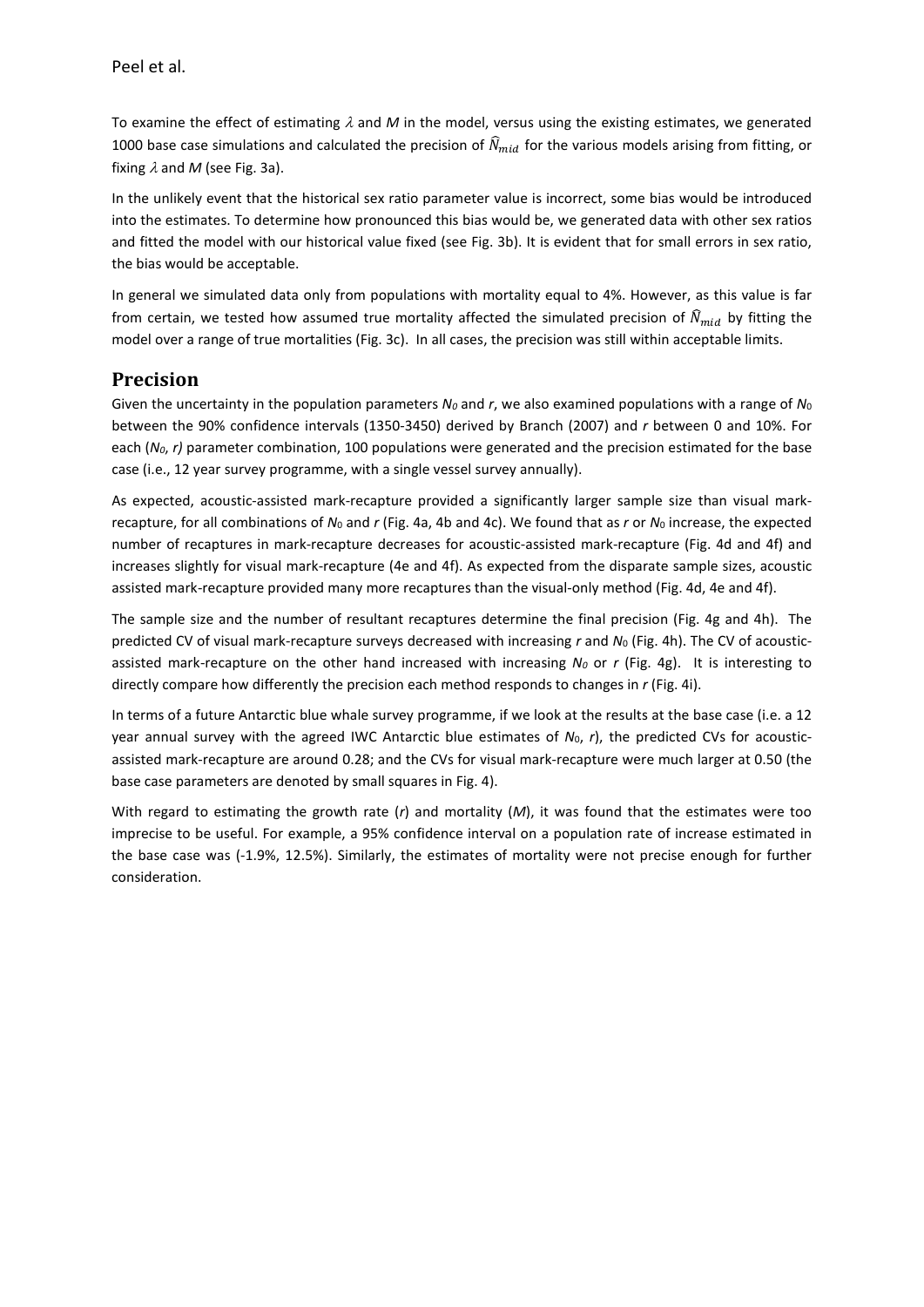Peel et al.



**Figure 3**: (a) The precision of  $\widehat{N}_{mid}$  results for various model options, in terms of which parameters are estimated e.g.,  $(N_0, r, M, \lambda)$  denotes  $N_0$ , growth *r*, mortality *M*, and sex ratio  $\lambda$  were estimated, and  $(N_0, r)$ denotes only  $N_0$  and *r* were estimated. (b) A plot of  $\hat{N}_{mid}$  to examine bias arrising from mispecify the sex ratio in the model. The dashed line denotes the true value of  $N_{mid}$ . (c) Precision of  $\widehat{N}_{mid}$  from data based on simulated populations with various true mortality rates. All results in these plots based on 1000 simulated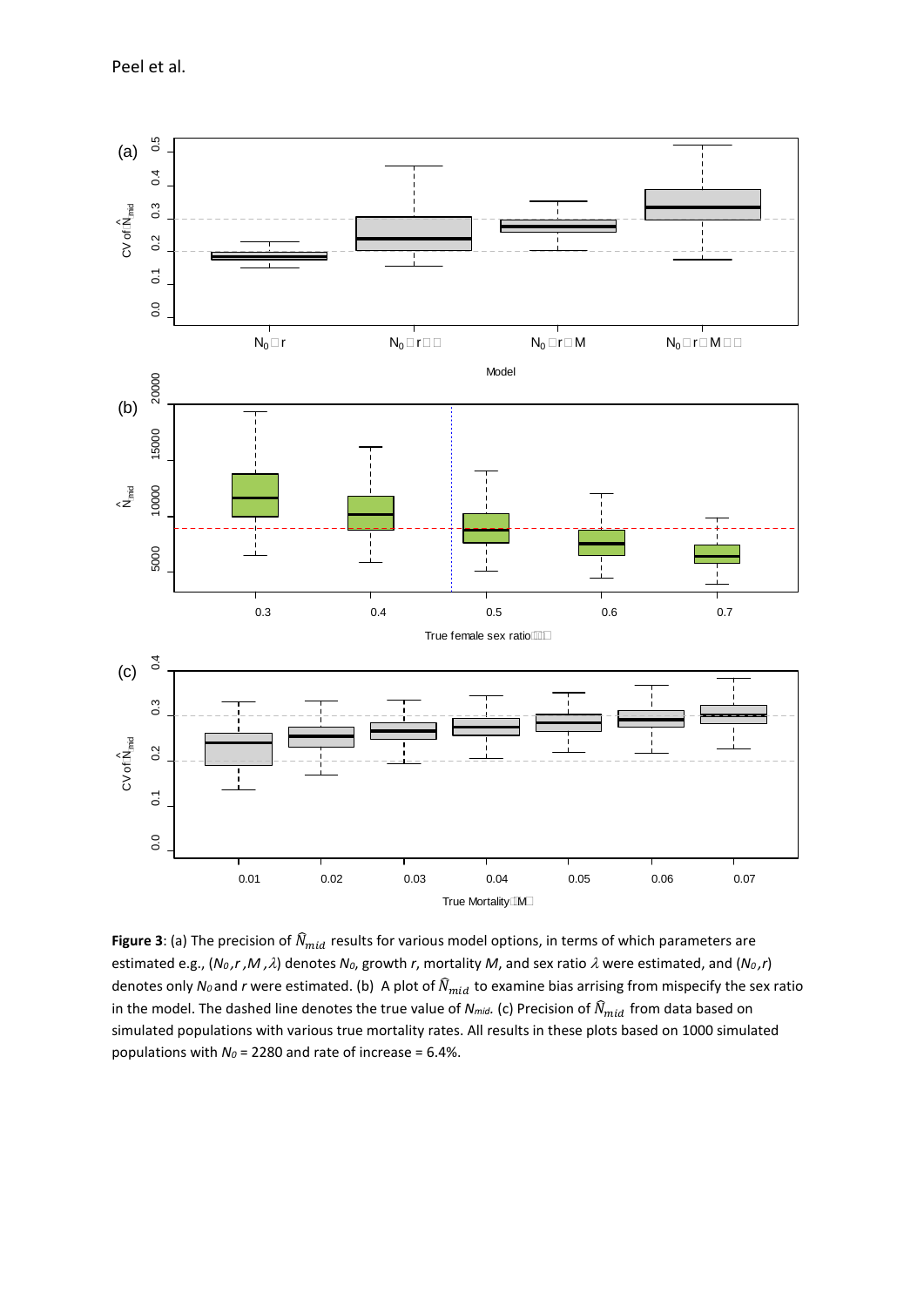Peel et al.



**Figure 4:** Predictions from the simulation study for a 12 year single vessel every season acoustic assisted markrecapture survey (AMR) and a visual-only mark-recapture survey (VMR). For populations generated with a range of *N<sub>0</sub>* and *r* (the current best estimate is indicated by the square). Plots (a) and (b) shows the total number of encounters (d) and (e) the total number of recaptures and (g) and (h) the precision (CV) of the midsurvey circumpolar abundance (*Nmid*). Plots (c), (f) and (i) show the comparison between AMR and VMR for a range of *r* and *N0* fixed at 2280 (corresponding to the dashed vertical line in the other contour plots). The results for the IWC agreed estimates of *N0* and *r* are indicated by the small squares in the contour plots, and the dotted vertical line in plots (c), (f) and (i).

### **Survey effort design**

In terms of survey design the results presented so far have been for a single vessel conducting a 12 year annual survey programme. To investigate other options we calculated the precision of  $\widehat{N}_{mid}$ , at the base case, arising from survey programme length programmes running between 2 and 12 years, and with 1 to 6 vessels each season (Fig. 5a). As expected, the longer the survey programme, the greater the precision of the abundance estimate. These results can be used to gain a rough indication of the choice between programme length and number of vessels to obtain a target CV ( $0.2 - 0.3$  denoted in the Fig. 5a). However, it should be noted that, since mid-programme abundance is being considered, the different length programmes are providing abundance estimates for different years (see top axis of Fig. 5a).

In practice, regular, long-term annual surveying can be difficult to maintain. Therefore, we also investigated more complex programme designs involving irregular sampling regimes. We applied a range of irregular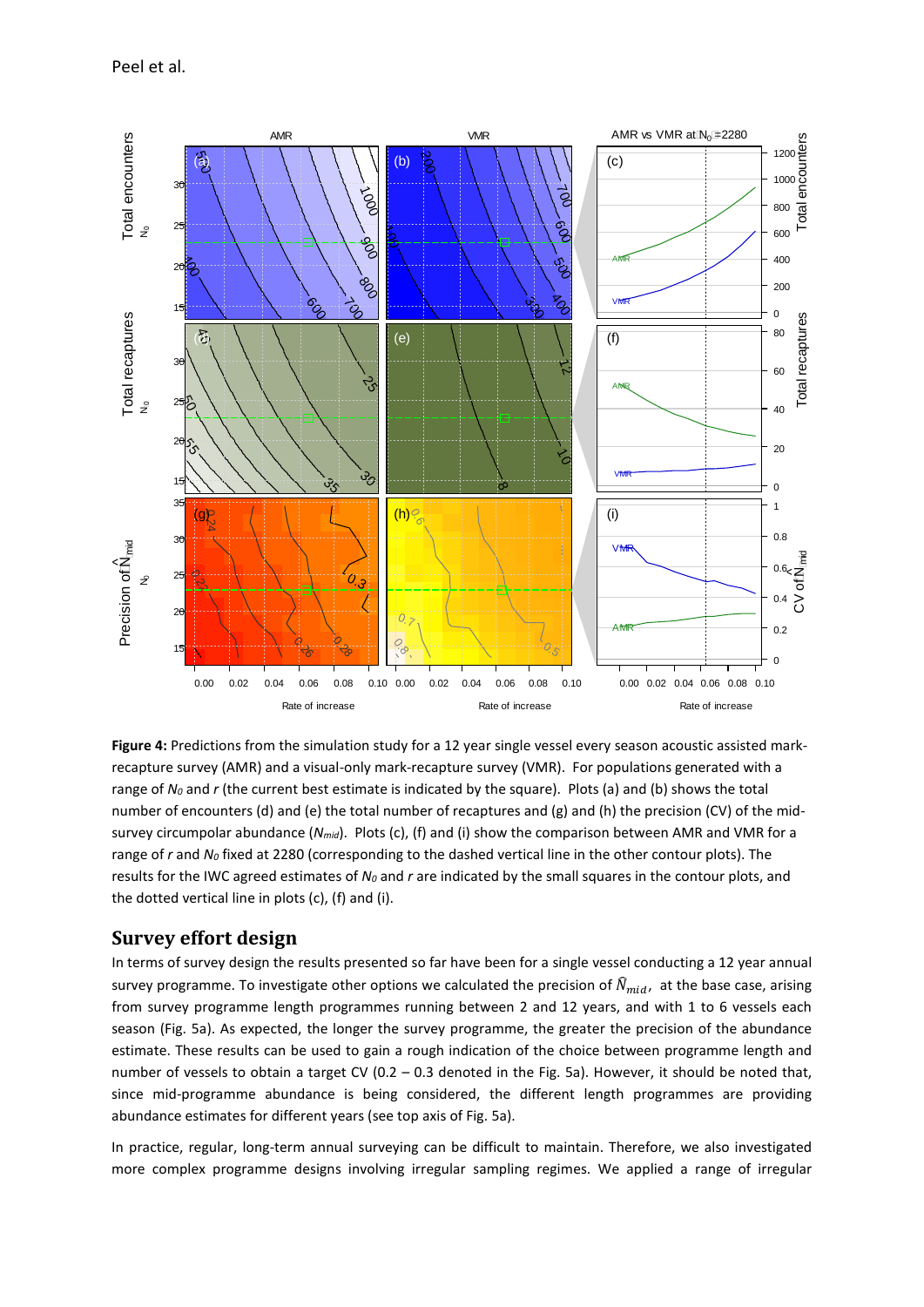sampling strategies (Table 2), each 12 years in length, with a total effort of 12 vessel seasons and estimated the precision of *Nmid* (Fig. 5b). It was found that as long as the programme consisted of a number of surveys (e.g., four surveys each with three vessels) within the 12 years, precision was fairly robust to how effort was distributed (i.e., which years the surveys were conducted).

| <b>Scenario</b> | <b>Description</b>                                                                                  |
|-----------------|-----------------------------------------------------------------------------------------------------|
| Annual          | Even annual sampling (i.e., one vessel surveying ever year for 12 years)                            |
| Bookend         | Placing all effort in the first and last year of the programme (i.e., six vessels year one, and six |
|                 | vessels year 12)                                                                                    |
| Triennial       | Surveying every three years (i.e., four vessels every three years)                                  |
| Quadrennial     | Surveying every four years (i.e., three vessels every four years)                                   |
| Increasing      | Surveying every four years but gradually increasing effort over the life of the programme           |
| Decreasing      | Surveying every four years but gradually decreasing effort over the programme                       |
| Late            | Surveying only in the last four years of the programme (i.e. three vessels over four years)         |
| Big-Start       | Placing all the effort in the first year and matching to the existing catalogue (i.e., 12 vessels   |
|                 | in the final year)                                                                                  |
| Big-Finale      | Placing all the effort in the final year and matching to the existing catalogue (i.e., 12 vessels   |
|                 | in the final year)                                                                                  |

**Table 2**: Summary of effort regimes examined.

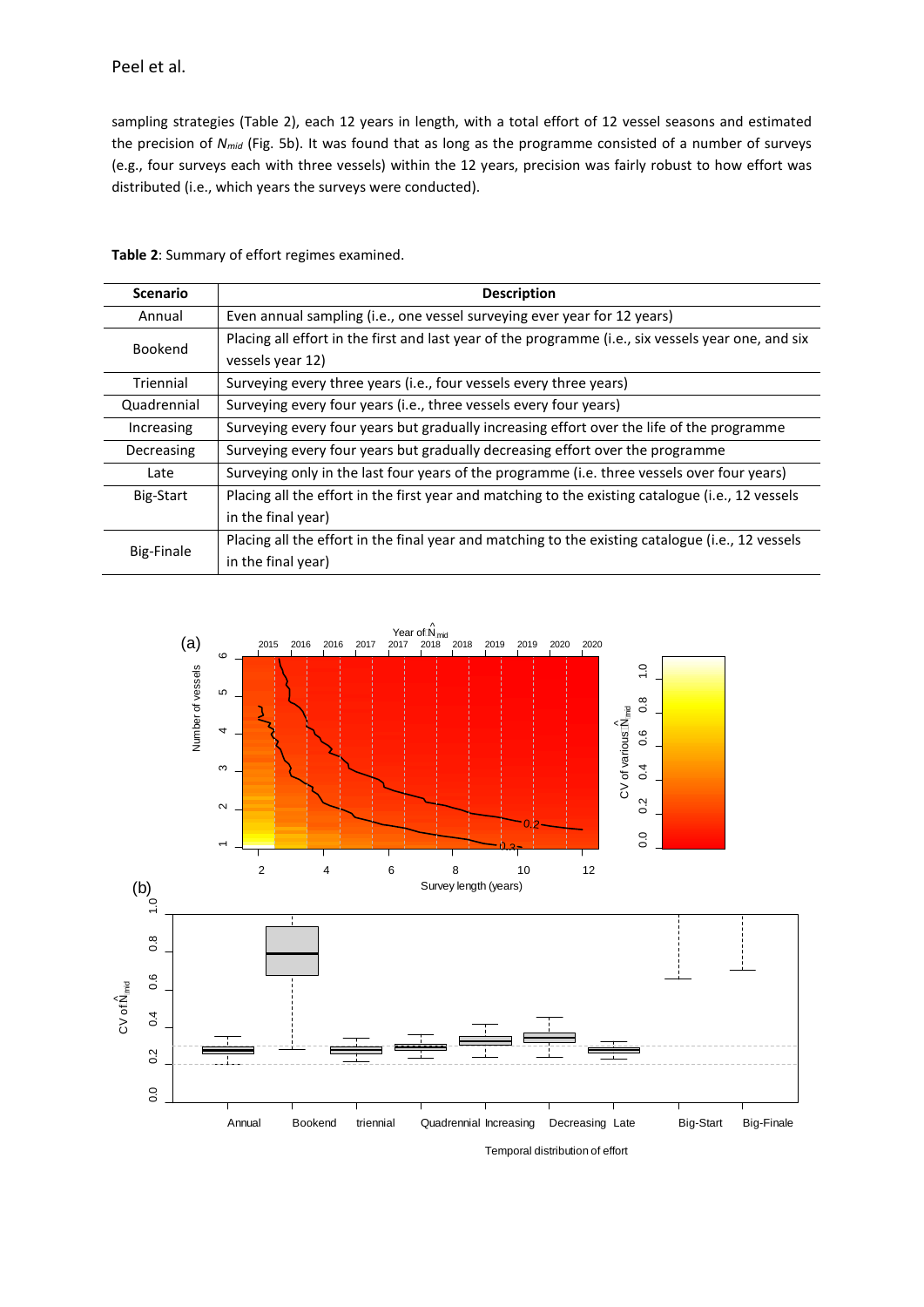**Figure 5**: The predicted effect on the CV of  $\widehat{N}_{mid}$  for various other programme design scenarios (a) from the length of the study, assuming even annual sampling (b) for the nine survey regimes described in Table 2 (based on 1000 simulated populations with base case parameters).

### **Spatial structure testing**

To examine the issue of spatial heterogeneity, we ran the simulation with spatial structure as described in the methods section (Fig. 6). Specifically, we looked for the situation where there exists spatial structure that is undetectable but is strong enough to cause significant bias. The bias (Fig. 6a) is most pronounced when animals show strong site fidelity ( $P_H$  = 0.8 – 1.0) combined with uneven survey effort ( $E_E$  = 80% – 90%). Spatial structure (i.e., detected with a  $\chi^2$  *p*-value < 0.05) is found only when survey effort mix is greater than 80% in one region, and this threshold increases as site fidelity decreases (Fig. 6c). So the 'danger' situation (i.e., bias of  $\hat{N}_{mid} > 15\%$  and where the  $\gamma^2$  test does not detect the heterogeneity) only occurs for survey effort mix > 85% and site fidelity > 75% (Fig. 6b). So, in this simple test case, as long as the survey programme can guarantee reasonable even effort coverage of sub-populations, there would be no cause for concerned. In Antarctic blue whales this would most likely be achieved by assuring there is reasonable longitudinal coverage proportional to whale density.

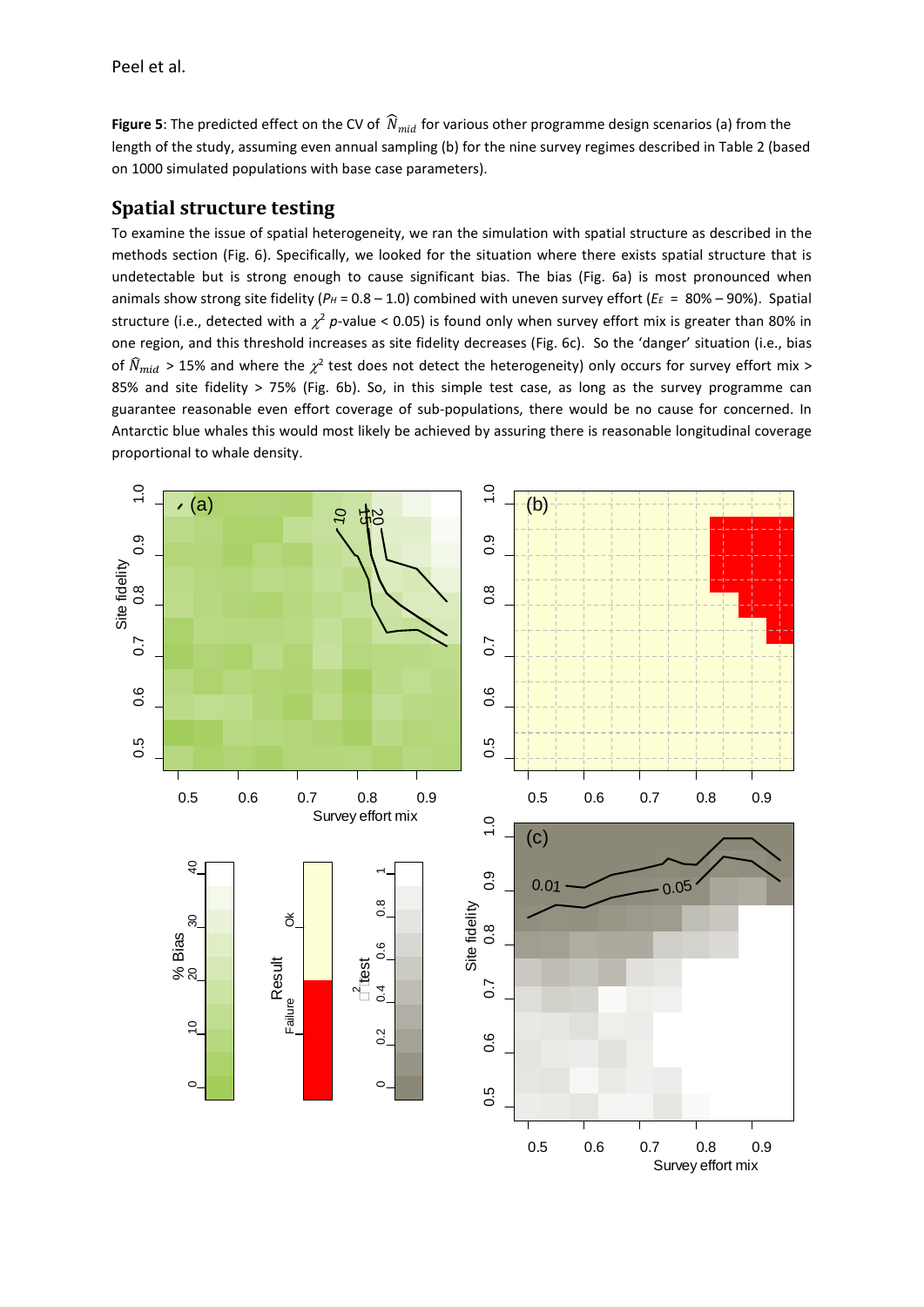**Figure 6:** Plot of simulated spatial heterogeneity parameter space with (a) bias of  $\hat{N}_{mid}$  (c) the result of the  $\chi^2$ test and (b) areas where the bias of the estimate  $\widehat{N}_{mid} > 15\%$  and the  $\chi^2$  test does not detect the heterogeneity.

## **DISCUSSION**

This analysis established that a mark-recapture approach would be a good candidate to estimate circumpolar Antarctic blue whale abundance. For the expected Antarctic blue whale population trajectory of *N<sub>0</sub>* = 2280 and *r* = 6.4% (International Whaling Commission 2009), the predicted precision of 0.28 from an acoustic-assisted mark-recapture programme was below our acceptable target of 0.3. However, it was clearly demonstrated that for mark-recapture to be feasible, surveys would require acoustic-assistance to track animals, given that visual mark-recapture did not achieve reasonable CV under any of our scenarios.

In terms of survey duration, a minimum programme length of 12 years was indicated. However, upon investigation of different effort distributions over the duration of the survey programme (see Fig. 5) it was found surveys do not necessarily need to be conducted every year (see Fig. 5b), but rather can be ran at other intervals. The main requirement is that there a minimum number of surveys, rather than all effort being concentrated into 1 or 2 years. This arises as mark-recaptures precision is dependent on the number of recaptures, which is proportional to sample size (or effort), but also the number of temporal 'sampling events', i.e., surveys; as each survey adds another set of data to do a mark-to-recapture comparison. Schweder and Sadykova (2009) looked at a similar question of distributing temporal effort and found benefit in applying substantial effort at the end of the survey programme.

A virtue of the mark-recapture framework is it can produce an estimate of the population rate or increase (*r*). However, the estimate was found to be extremely imprecise in this study. Upon inspection it appears the population trajectories estimated from mark-recapture in this application are highly variable, pivoting around the mid-survey abundance. Hence, estimates of *N0* and *r* are imprecise, but the mid-survey year abundance estimate  $\hat{N}_{mid}$  is precise. Therefore, caution is required when interpreting the point estimates of  $N_0$ , *r* and M from any future survey programme. If a population growth estimate is needed, a population model including previous line transect estimates may be more appropriate.

### **Characteristics of Precision**

The precision of an abundance estimate from an acoustic-assisted mark-recapture survey was not as sensitive as visual-based mark-recapture to our assumed population parameters (*N0* and *r*), but did show some loss of precision for population-level parameter combinations that resulted in larger overall population sizes. Whereas, visual-only mark-recapture steadily gained precision for larger population parameters. This is explained by examining the number of recaptures (Fig. 5d and 5e) from each method, which directly effects precision in mark-recapture. The number of recaptures depends on the probability of recapture and the sample size, which both in turn depend on the population size. The probability of recapture is inversely proportional to *N*, whereas sample size is proportional to *N*. Therefore, the number of recaptures (and hence precision) will be determined by the overall effect of these two counteracting drivers. Hence, the effect of larger *r* and *N<sub>0</sub>*, will be based on the balance between the resulting decrease in probability of recapture and increase in sample size. It is clear that for population parameters determining larger population sizes, the number of recaptures in acoustic assisted mark-recapture decreases, and visual-only recaptures increase. This difference in behaviour is due to the effect of tracking and marking time in this study: as *r* increases, the gain in sample size is hindered by the need to mark ever increasing numbers of animals. So, the detrimental effects from the reduction in the probability of recapture outweigh the improvement of larger sample size and, hence, the precision decreases.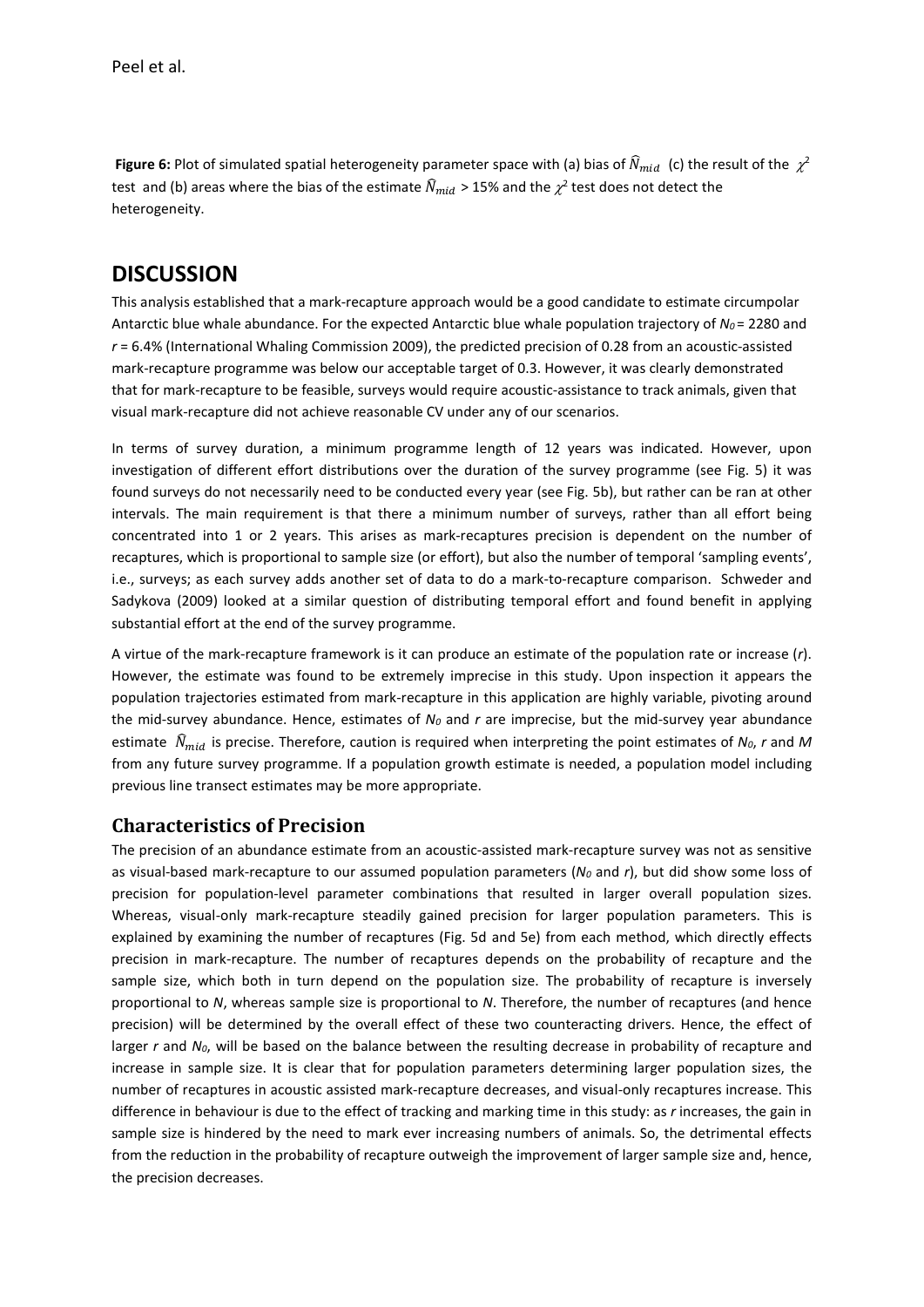It should be noted that in all the variance calculations in this paper, uncertainty in the sex-ratio value was not propagated through to the final CVs. However, given the sample sizes that the sex-ratio value is based on, and the consistency between foetal and adult estimates (see Table 1), it seems reasonable to assume sex-ratio uncertainty would have minimal contribution to the final variances.

As expected, when we investigated the effect of true population mortality (Fig. 3), higher mortality decreased precision. This occurs because with higher mortality, more animals die during the programme and are not available for subsequent recapture. However, in all cases, the precision was still within our target CV range. Obviously, we have considered a range of true mortality values for the base case (i.e., orthogonally, and in isolation to the range of possible parameters  $N_0$  and  $r$ ) and with a combination of high  $N_0$ ,  $r$ , and  $M$ , the precision would be worse than we report. However, this situation is unlikely, especially given the relationships between parameters, e.g., given marine mammal birth rates, both extremely high population growth and high mortality occurring is incongruent.

### **Assumptions**

As well as the standard assumptions behind mark-recapture methods, any model, or analysis, is based on assumptions that may not be consistent with reality. Generally, the assumptions made in analyses within this paper are reasonable given the current knowledge of Antarctic blue whales.

For example:

We assumed that the proportion of pygmy blue whales (*B. musculus brevicauda*) in higher latitudes is small enough to be ignored. Recent results indicate there may be slightly more pygmy blue whales, or blue-pygmy whale hybrids, in the Southern Ocean than previously assumed (Attard *et al.* 2012). Unlike line transect, where this situation could bias abundance estimates, with a mark-recapture, the main repercussion would be wasted survey time tracking and marking the wrong species. Subsequent genetic analyses should identify the correct species, resulting in no bias.

No consideration was given to variations in the longitudinal distribution of Antarctic blue whales. Distribution of sightings during SOWER surveys suggests some patchiness in densities longitudinal distribution. This information could be used to improve a design for mark-recapture, where targeting areas of putative higher densities could boost the sample size and recapture rate.

The individual-based simulation to predict mark-recapture sample size is based on many assumptions (see Supplementary material). The assumptions used in the simulation generally erred on the conservative side. The 2013 pilot study had slightly fewer encounters than would be expected according to the mean encounter rate predicted by the model (Fig. S2); although this realised encounter rate was well within the range of simulated values. However, the number of final genotypes obtained in the 2013 pilot study was much lower than predicted by the simulation. This could possibly be because the simulation assumed that for every whale found, an attempt to biopsy was made, and in the pilot study this was not the case. In terms of the variance calculations for the future programme, it is reasonable to assume rates of biopsy attempts will be higher in the main programme than the pilot study. If this is not the case, then the fact that in any analysis of actual data, a multiple catalogue model will be used (i.e., photographic catalogues will be included), so samples sizes will increase to be closer to what was predicted.

Overall, it was apparent that ongoing analysis and monitoring of the data would be required to check assumptions (e.g., test for heterogeneity) and the modelling adjusted as needed.

## **Bias and Spatial Heterogeneity in Capture Probabilities**

In terms of spatial heterogeneity (Fig. 6), it was found that, as expected, strong spatial population structure will produce bias, but that it should be reasonably straightforward to detect by examining the spatial location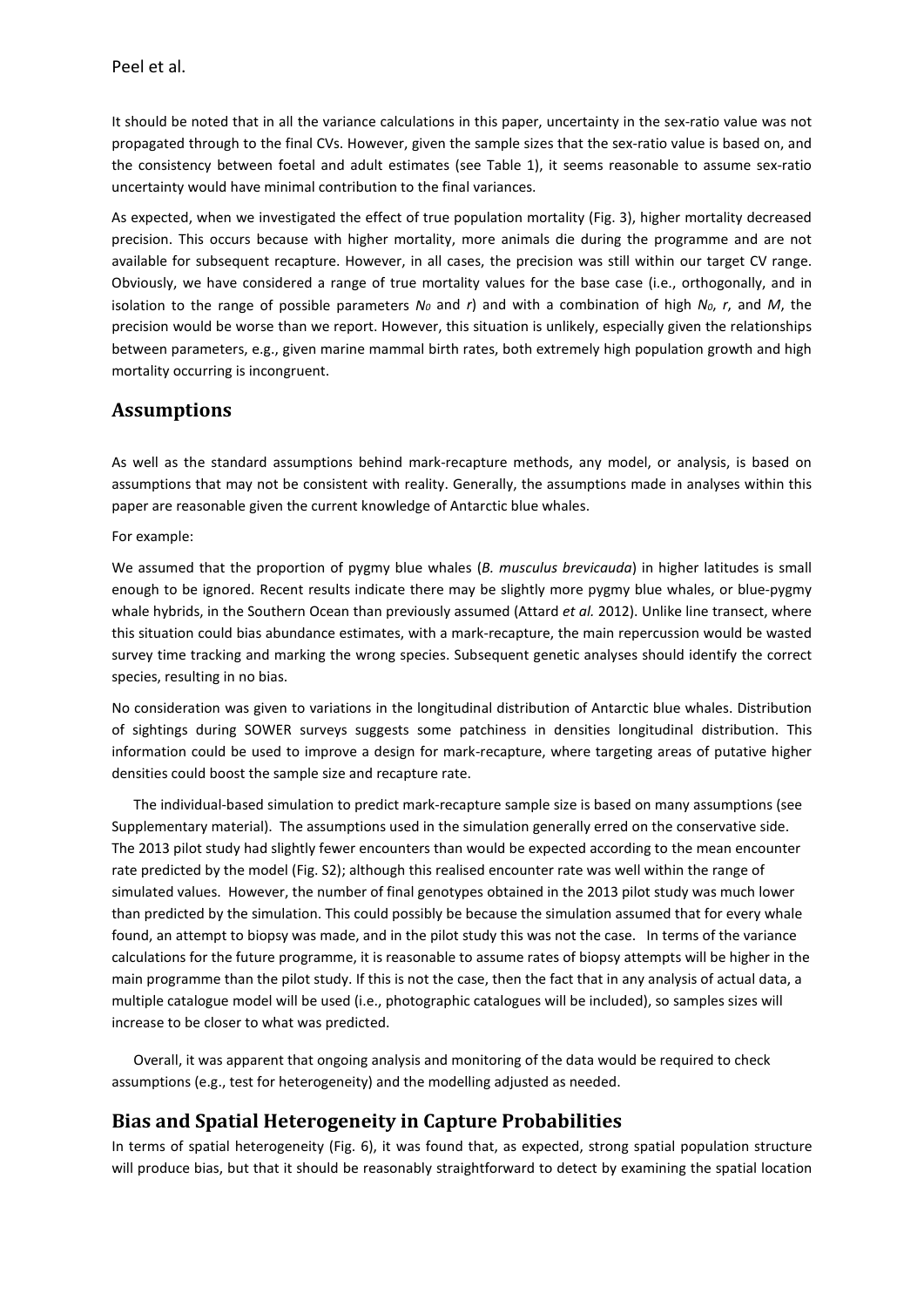of marks and recaptures. At the other end of the spectrum, we found more subtle spatial structure was difficult to detect, but the effect on bias will be minimal. Hence, in both cases, spatial heterogeneity is manageable. However, there is potential area of concern between these two extremes, where spatial structure is pronounced enough to incur significant bias, but not enough to be detectable. We attempted to quantify this issue in a simple simulated case. It was found that the problematic area did exist, but only when effort was distinctly un-even in its distribution across subpopulations. This indicates that any survey programme should attempt to have reasonable coverage across any putative sub-populations, proportional to the sub-population size. Obviously, the simulation was a simple artificial example, but it provides some guidance to how this issue may present itself and be handled.

## **Other Considerations**

Although precision is a fundamental aspect of judging the performance of a survey method, there are other satellite considerations that may influence attractiveness of a particular method. Mark-recapture is relatively easy and simple to implement; does not require defined track lines (beyond considerations for ensuring homogeneity in capture probabilities), and can focus instead on higher density regions; and, when using genetics in particular, can aid in understanding individual movements and population structure. Markrecapture is also robust to sampling platform, which is relevant given the proposal to use vessels from many nations and other platforms of opportunity (Williams, Hedley & Hammond 2006). Finally, continually adding to biopsy and photograph-identification databases produces a legacy, where, due to the longevity of blue whales, these samples can, over the coming decades, contribute to newer abundance estimates.

### **Management and Conservation implications**

The obvious implication from this work for management and conservation is the finding that for a future monitoring programme, mark-recapture is a suitable method to estimate circumpolar Antarctic blue whale abundance. Furthermore, a number of other aspects of the results in this paper will inform management/conservation of Antarctic blue whales and an associated monitoring program: most importantly, the repercussions of certain survey planning decisions on precision (e.g., survey programme length, number of vessels, temporal and spatial distribution of effort, and the need prioritise collection of biopsy data over photograph-ID). In particular, given the difficultly of securing survey resources continually for 12 years, the results related to surveying with a number of vessels every few years is relevant and useful.

The exercise of developing a mark-recapture model for the simulation also gave insight into some of the issues that need to be considered in future implementation, e.g., since data on the sex of each sample makes the handling of the sex sampling bias in the analysis much simpler, it is strongly recommended that where possible all animals should be biopsied.

## **Conclusion**

Given the expense and effort required to survey wild populations, pre-survey studies such as presented in this paper are important for planning and, more fundamentally, validating that the planned programme can theoretically meet its aims and answer the questions being asked. Overall, this work provides a powerful tool for early stage planning and decision making of Antarctic blue whale monitoring. Beyond blue whales, and cetaceans in general, we believe this type of analysis and study is warranted in the early stages of many potential mark-recapture studies.

## **ACKNOWLEDGEMENTS**

We would like to thank the crew and scientists on the SORP Antarctic Blue Whale Project 2012 pilot study and the 2013 Antarctic voyage for the information and data that informed this work. Bran Miller, Bill de la Mare and Victoria Wadley (AAD) for valuable advice and comments on this work. Trevor Branch (University of Washington) for answering questions our many SOWER and blue whale questions along the way. Angela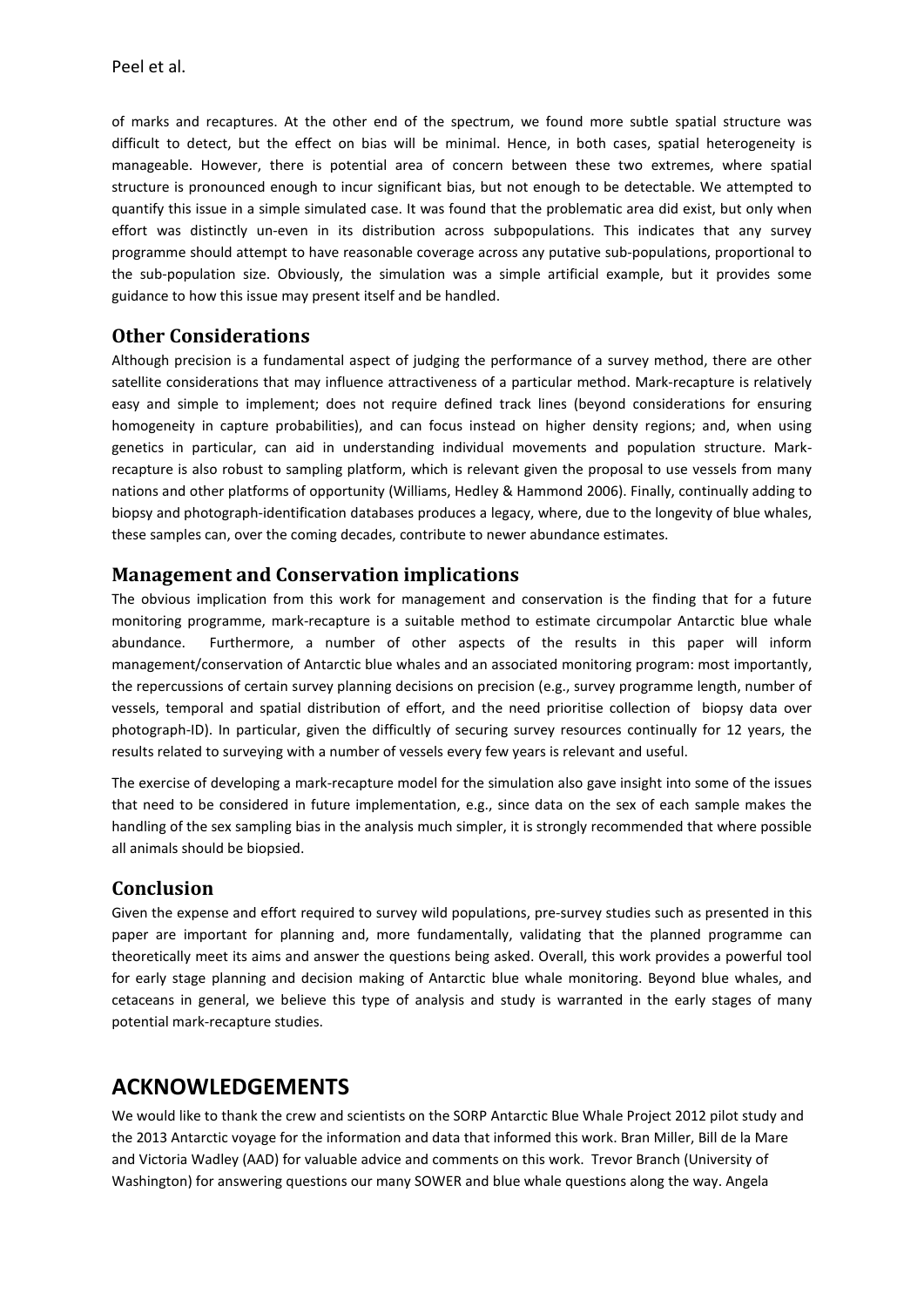Sremba and Scott Baker (Oregan State University) for answering questions about existing genetic catalogues. David Smith (AAD) for GIS expertise in producing the study area map. Spatial data was provided by the Australian Antarctic Data Centre and © Scientific Committee on Antarctic Research 1993-2012.

## **REFERENCES**

- Attard, C.R.M., Beheregaray, L.B., Jenner, K.C.S., Gill, P.C., Jenner, M.-N., Morrice, M.G., Robertson, K.M. & Möller, L.M. (2012) Hybridization of Southern Hemisphere blue whale subspecies and a sympatric area off Antarctica: impacts of whaling or climate change? *Molecular Ecology,* **21,** 5715-5727.
- Bonner, S.J. & Holmberg, J. (2013) Mark-Recapture with Multiple, Non-Invasive Marks. *Biometrics,* **69,** 766-775.
- Borchers, D.L., Buckland, S.T. & Zucchini, W. (2002) *Estimating Animal Abundance: Closed Populations*. Springer-Verlag, Great Britain.
- Branch, T.A. (2007) Abundance of Antarctic blue whales south of 60°S from three complete circumpolar sets of surveys. *Journal of cetacean research and management,* **9,** 253-262.
- Branch, T.A. & Butterworth, D.S. (2001) Estimates of abundance 60°S for cetacean species sighted frequently on the 1978/79 to 1997/98 IWC/IDCR-SOWER sighting surveys. *Journal of cetacean research and management,* **3,** 251-270.
- Branch, T.A., Matsuoka, K. & Miyashita, T. (2004) Evidence for increases in Antarctic blue whales based on Bayesian modelling. *Marine Mammal Science,* **20,** 726-754.
- Branch, T.A., Matsuoka, K., and Miyashita, T. (2004) Evidence for increases in Antarctic Blue whales based on Bayesian modelling. *Marine Mammal Science,* **20,** 726-754.
- Branch, T.A., Stafford, K.M., Palacios, D.M., Allison, C., Bannister , J.L., Burton, C.L.K., Cabrera, E., Carlson, C.A., Galletti vernazzani, B., Gill, P.C., Hucke, R., Jenner, K.C.S., Jenner, M.-N.M., Matsuoka, K., Mikhalev, Y.A., Miyashita, T., Morrice, M.G., Nishiwaki, S., Sturrock, V.J., Tormosov, D., Anderson , R.C., Baker, A.N., Best, P.B., Borsa, P., Brownell JR, R.L., Childerhouse, S., Findlay, K.P., Gerrodette, T., Ilangakoon, A.D., Joergensen, M., Kahn, B., Ljungblad, D.K., Maughan, B., Mccauley, R.D., Mckay, S., Norris, T.F., Group, O.w.a.D.R., Rankin, S., Samaran, F., Thiele, D., Van Waerebeek, K., and & Warneke, R.M. (2007a) Past and present distribution, densities and movements of blue whales *Balaenoptera musculus* in the Southern Hemisphere and northern Indian Ocean. *Mammal Review,* **37,** 116-175.
- Branch, T.A., Stafford, K.M., Palacios, D.M., Allison, C., Bannister, J.L., Burton, C.L.K., Cabrera, E., Carlson, C.A., Vernazzani, B.G., Gill, P.C., Hucke-Gaete, R., Jenner, K.C.S., Jenner, M.N.M., Matsuoka, K., Mikhalev, Y.A., Miyashita, T., Morrice, M.G., Nishiwaki, S., Sturrock, V.J., Tormosov, D., Anderson, R.C., Baker, A.N., Best, P.B., Borsa, P., Brownell, R.L., Childerhouse, S., Findlay, K.P., Gerrodette, T., Ilangakoon, A.D., Joergensen, M., Kahn, B., Ljungblad, D.K., Maughan, B., McCauley, R.D., McKay, S., Norris, T.F., Whale, O., Rankin, S., Samaran, F., Thiele, D., Van Waerebeek, K. & Warneke, R.M. (2007b) Past and present distribution, densities and movements of blue whales *Balaenoptera musculus* in the Southern Hemisphere and northern Indian Ocean. *Mammal Review,* **37,** 116-175.
- Buckland, S.T., Anderson, D.R., Burnham, K.P., Laake, J.L., Borchers, D.L. & Thomas, L. (2001) *Introduction to Distance Sampling*. Oxford University Press, Great Britain.
- Carroll, E.L., Patenaude, N.J., Childerhouse, S.J., Kraus, S.D., Fewster, R.M. & Baker, C.S. (2011) Abundance of the New Zealand subantarctic southern right whale population estimated from photo-identification and genotype mark-recapture. *Marine Biology,* **158,** 2565-2575.
- Constantine, R., Jackson, J.A., Steel, D., Baker, C.S., Brooks, L., Burns, D., Clapham, P., Hauser, N., Madon, B., Mattila, D., Oremus, M., Poole, M., Robbins, J., Thompson, K. & Garrigue, C. (2012) Abundance of humpback whales in Oceania using photo-identification and microsatellite genotyping. *Marine Ecology Progress Series,* **453,** 249-261.
- Cooke, J.G. (1995) The international whaling commission's revised management procedure as an example of a new approach to fishery management. *Developments in Marine Biology,* **4,** 647- 657.
- Cormack, R.M. (1989) Log-Linear Models for Capture-Recapture. *Biometrics,* **45,** 395-413.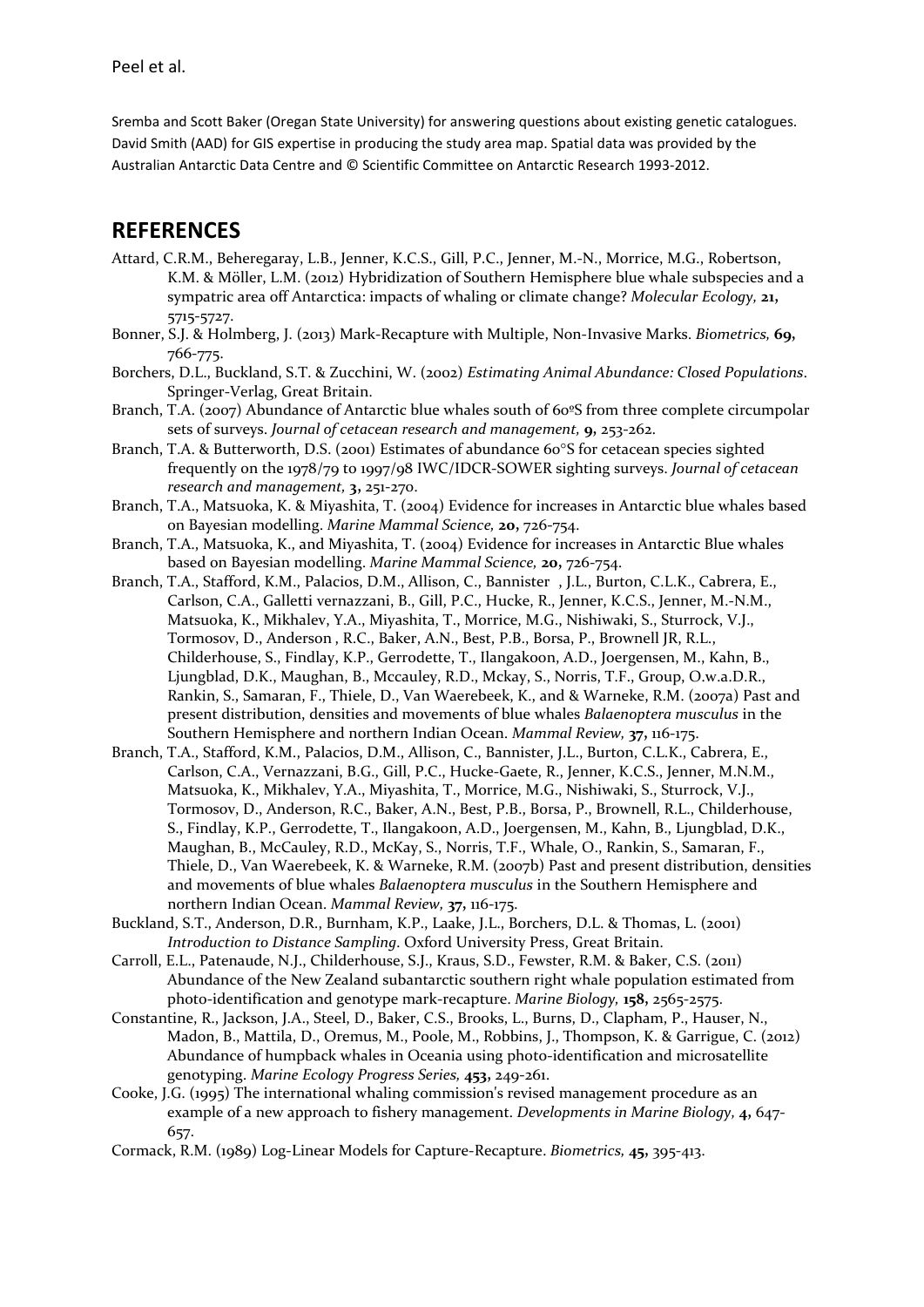- Cubaynes, S., Pradel, R., Choquet, R., Duchamp, C., Gaillard, J.M., Lebreton, J.D., Marboutin, E., Miquel, C., Reboulet, A.M., Poillot, C., Taberlet, P. & Gimenez, O. (2010) Importance of Accounting for Detection Heterogeneity When Estimating Abundance: the Case of French Wolves. *Conservation Biology,* **24,** 621-626.
- Double, M.C., Miller, B.S., Kelly, N., Leaper, R., Andrews-Goff, V., Schmitt, N., Wadley, V. & Lindsay, M. (2013) Antarctic Blue Whale Voyage 2013: Science Plan.
- Double, M.C.B., J; Miller, B; Olson, P; Andrews-Goff, V; Leaper, R; Ensor, P; et al. (2013) Cruise report of the 2013 Antarctic blue whale voyage of the Southern Ocean Research Partnership pp. 1-16. Jeju Island, Republic of Korea, SC/65a/SH21.
- Evans, P.G.H. & Hammond, P.S. (2004) Monitoring cetaceans in European waters. *Mammal Review,* **34,** 131-156.
- Hammond, P.S. (1986) Estimating the size of naturally marked whale populations using capturerecapture techniques. pp. 253-282.
- Hedley, S.L. & Buckland, S.T. (2004) Spatial models for line transect sampling. *Journal of Agricultural Biological and Environmental Statistics,* **9,** 181-199.
- International Whaling Commission (2009) Report of the Scientific Committee. Annex H. Report of the sub-committee on other Southern Hemisphere whale stocks. *Journal of Cetacean Research and Management. (Suppl.),* **11,** 220-247.
- Leaper, R. & Miller, C. (2011) Management of Antarctic baleen whales amid past exploitation, current threats and complex marine ecosystems. *Antarctic Science,* **23,** 503-529.
- McClintock, B.T., Conn, P.B., Alonso, R.S. & Crooks, K.R. (2013) Integrated modeling of bilateral photoidentification data in mark-recapture analyses. *Ecology,* **94,** 1464-1471.
- Olson, P.A. (2010) Blue whale photo-identification from IWC IDCR/SOWER cruises 1987/1988 to 2008/2009. pp. 6 pp.
- Olson, P.A., Ensor, P., Schmitt, N., Olavarria, C. & Double, M.C. (2013) Photo-identification of Antarctic blue whales during the SORP Antarctic Blue Whale Voyage 2013. *Paper SC/65a/SH11 presented to the IWC Scientific Committee*.
- Peel, D., Miller, B.S., Kelly, N., Dawson, S., Slooten, E. & Double, M.C. (In Press) A simulation study of acoustic-assisted tracking of whales for mark-recapture surveys *PLoSOne*.
- Reilly, S.B., Bannister, J.L., Best, P.B., Brown, M., Brownell Jr., R.L., Butterworth, D.S., Clapham, P.J., Cooke, J., Donovan, G.P., Urbán, J. and Zerbini, A.N. (2008) Balaenoptera musculus ssp. intermedia. *IUCN 2010. IUCN Red List of Threatened Species. Version 2010.2*.
- Rew, M.B., Robbins, J., Mattila, D., Palsboll, P.J. & Berube, M. (2011) How many genetic markers to tag an individual? An empirical assessment of false matching rates among close relatives. *Ecological Applications,* **21,** 877-887.
- Reynolds, J.H., Thompson, W.L. & Russell, B. (2011) Planning for success: Identifying effective and efficient survey designs for monitoring. *Biological Conservation,* **144,** 1278-1284.
- Schwarz, C.J. & Seber, G.A.F. (1999) Estimating animal abundance: Review III. *Statistical Science,* **14,** 427-456.
- Schweder, T. & Sadykova, D. (2009) Information is gained increasingly fast in capture-recapture surveys-bowheads assessed by photographic surveys, and minke whales by genetic marking. *Paper SC/61/SH21 presented to the IWC Scientific Committee*
- Sears, R. & Perrin, W.F. (2008) Blue whale (Balaenoptera musculus). *Encyclopedia of Marine Mammals*, pp. pp 120-124.
- Sremba, A.L., Hancock-Hanser, B., Branch, T.A., LeDuc, R.L. & Baker, C.S. (2012) Circumpolar diversity and geographic differentiation of mtNDA in the critically endangered Antarctic blue whale (Balaenoptera musculus intermedia). *Plos One,* **7**.
- Williams, R., Hedley, S.L. & Hammond, P.S. (2006) Modeling distribution and abundance of Antarctic baleen whales using ships of opportunity. *Ecology and Society,* **11**.
- Williams, R. & Thomas, L. (2009) Cost-effective abundance estimation of rare animals: Testing performance of small-boat surveys for killer whales in British Columbia. *Biological Conservation,* **142,** 1542-1547.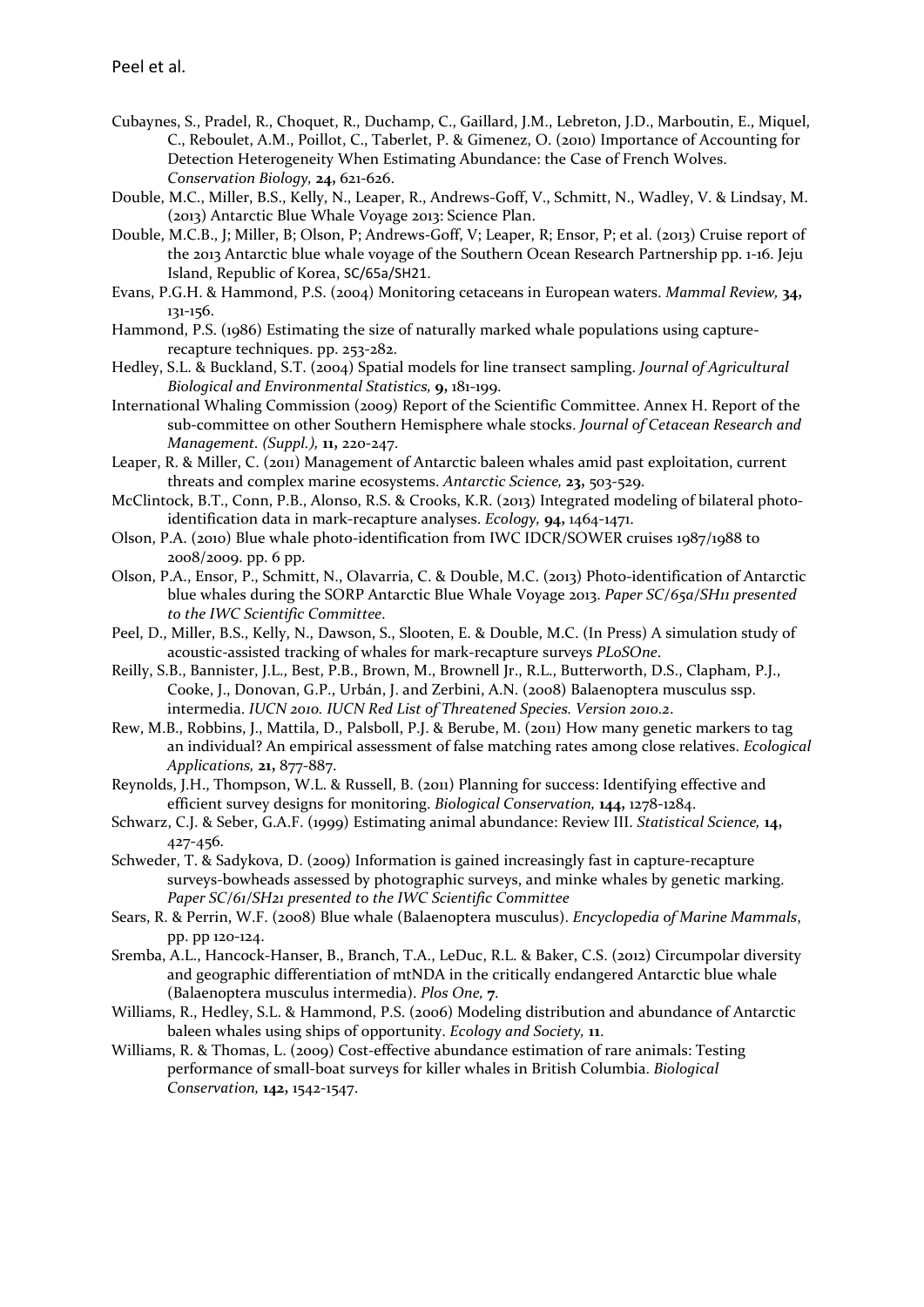### **APPENDIX A: DETAILS OF MARK-RECAPTURE MODEL**

We now describe the simple mark-recapture model on which we based our variance prediction. The model assumes a Poisson distribution of recaptures (Cormack 1989) and does not consider within-year recaptures. The probability that any individual animal is caught in year *t* is given by,

$$
p_t = \frac{n_t}{N_t}
$$

where  $n_t$  is the number of animals captured each year  $t$  and  $N_t$  is the population size. Given that the size of the Antarctic blue whale population remains at a small proportion of its original size, it is reasonable to assume any increases in abundance would still be exponential (i.e. density independent),

$$
N_t = N_0 \cdot (1+r)^t
$$

where *r* is the annual rate of increase and  $N_0$  is the abundance at the beginning of the study period (i.e.,  $t = 0$ ).

The expected number of recaptures in year  $t_2$  of animals marked in year  $t_1$  is given by

$$
\hat{m}_{t_1,t_2} = p_{t_1} p_{t_2} N_{t_1} e^{-M(t_2 - t_1)}
$$

where *M* is a specified mortality rate. So the likelihood contribution for the number of recaptures between years *t1* and *t2,* assuming a Poisson distribution, is

$$
L = \frac{\left(\hat{m}_{t_1,t_2}\right)^{m_{t_1,t_2}} e^{-\hat{m}_{t_1,t_2}}}{m_{t_1,t_2}}
$$

And hence the log-likelihood is then,

$$
-\log_e L \propto \sum_{t_1 = t_2=}\sum_{t_2=}\Big[-m_{t_1,t_2}\log(\hat{m}_{t_1,t_2})+\hat{m}_{t_1,t_2}\Big]
$$

From this model *N0* , *r* and *M* can be estimated by maximizing the likelihood. The variances of the estimates can be calculated numerically from the inverse Hessian of the negative log likelihood.

As discussed in the main text, if sex typing of samples is available, the sex-based sampling bias can easily be accommodated in the model. To do this we treat the data from the male and female animals separately and introduce a population sex ratio parameter,  $\lambda$ , that can be estimated (or fixed if known), such that

$$
N_0^{(Female)} = \lambda N_0
$$
  

$$
N_0^{(Male)} = (1 - \lambda)N_0
$$

Then the  $N_t$  in the likelihood calculations are as before, e.g.,

$$
N_t^{(Female)} = N_0^{(Female)} \cdot (1+r)^t
$$

This solves the issue of unequal sex sampling and allows both data to contribute to the estimation of the common parameters *N0*, *M* and *r*.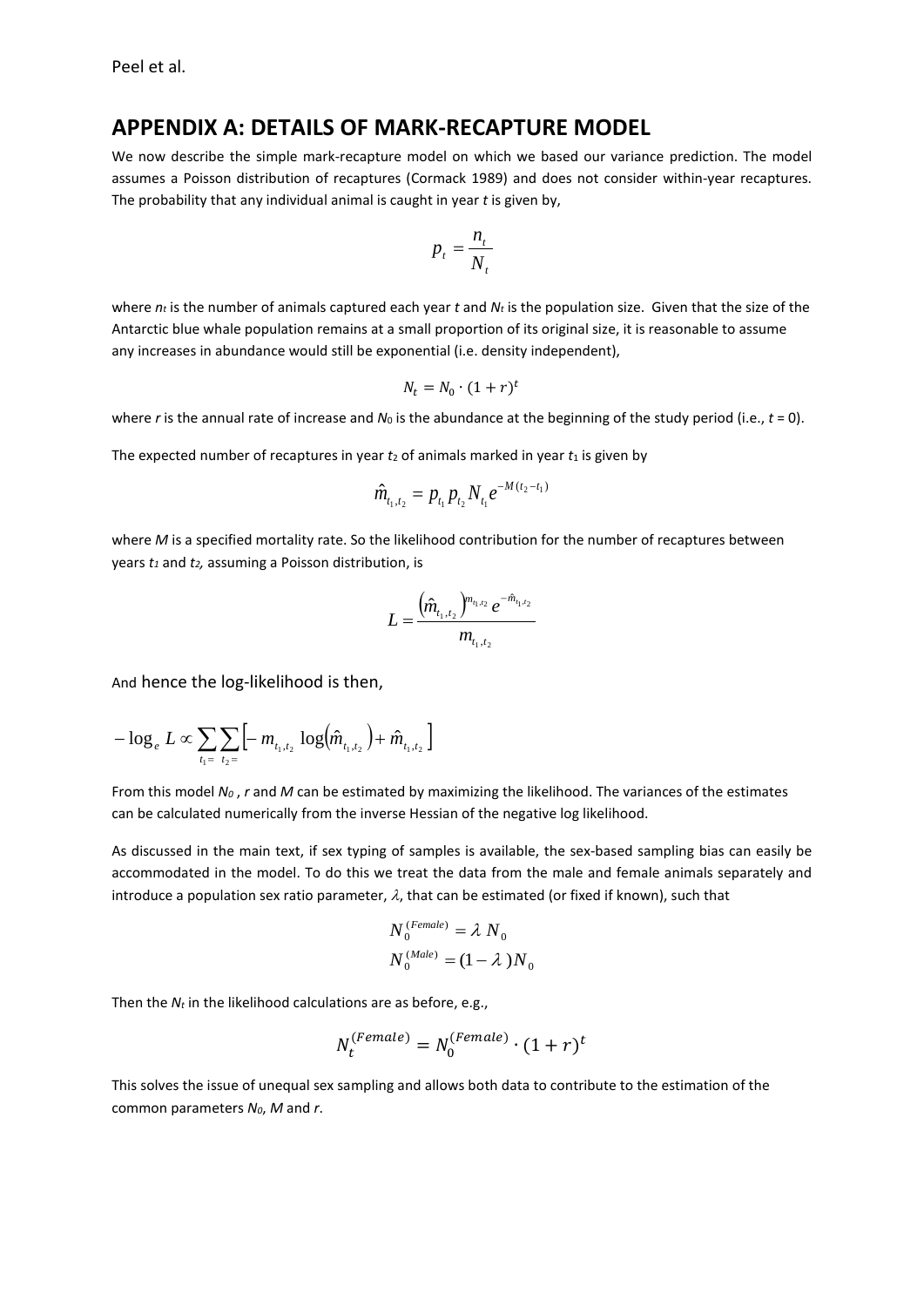## **SUPPLEMENTARY MATERIAL A: MARK-RECAPTURE SAMPLE SIZE PREDICTION**

To provide an indicative mark-recapture survey sample size we used the R package WATS (Whale Acoustic Tracking Simulation) available from:

#### [sourceforge.net/projects/watspackage/](https://sourceforge.net/projects/watspackage/)

and described in {Peel, In Press #6119}. The package simulates acoustic-assisted tracking of whales using an individual-based simulation framework. Specifically, for a given whale density, whales were randomly placed in a survey region and an acoustic-assisted mark-recapture survey was simulated based on search protocols/rules and assumed acoustic properties.

When applying the simulation to model a future Antarctic survey many of the parameters were unknown. So information was used from a pilot study {Double, 2013 #6490} as well as information from previous blue whale studies (see Table 2 in {Peel, In Press #6119).

The simulation was run at various assumed population densities (See Fig. S2) with each point based on 1000 replicated populations/surveys. The reported encounter rates are in terms of groups per hour, over the full survey period (i.e., this includes night and bad weather). It was found that an acoustic-assisted survey would be expected to produce approximately a 1.7-3.0 fold increase in encounter rate, over a traditional line transect survey, at predicted Antarctic blue whale densities. This gain arises from the increased range of acoustic methods over visual-detection, as well as the benefit from the ability to track overnight and in adverse weather conditions, countered by the reduced on-effort time in mark-recapture due to time spent biopsying animals.

For the mark-recapture variance calculations in the main paper, we interpolated the encounter data (in Fig. S1) to provide an encounter rate for any given whale density and then multiply by adjustments for expected group size, within-season resights, biopsy success rate and voyage length to get sample sizes (Fig. S2).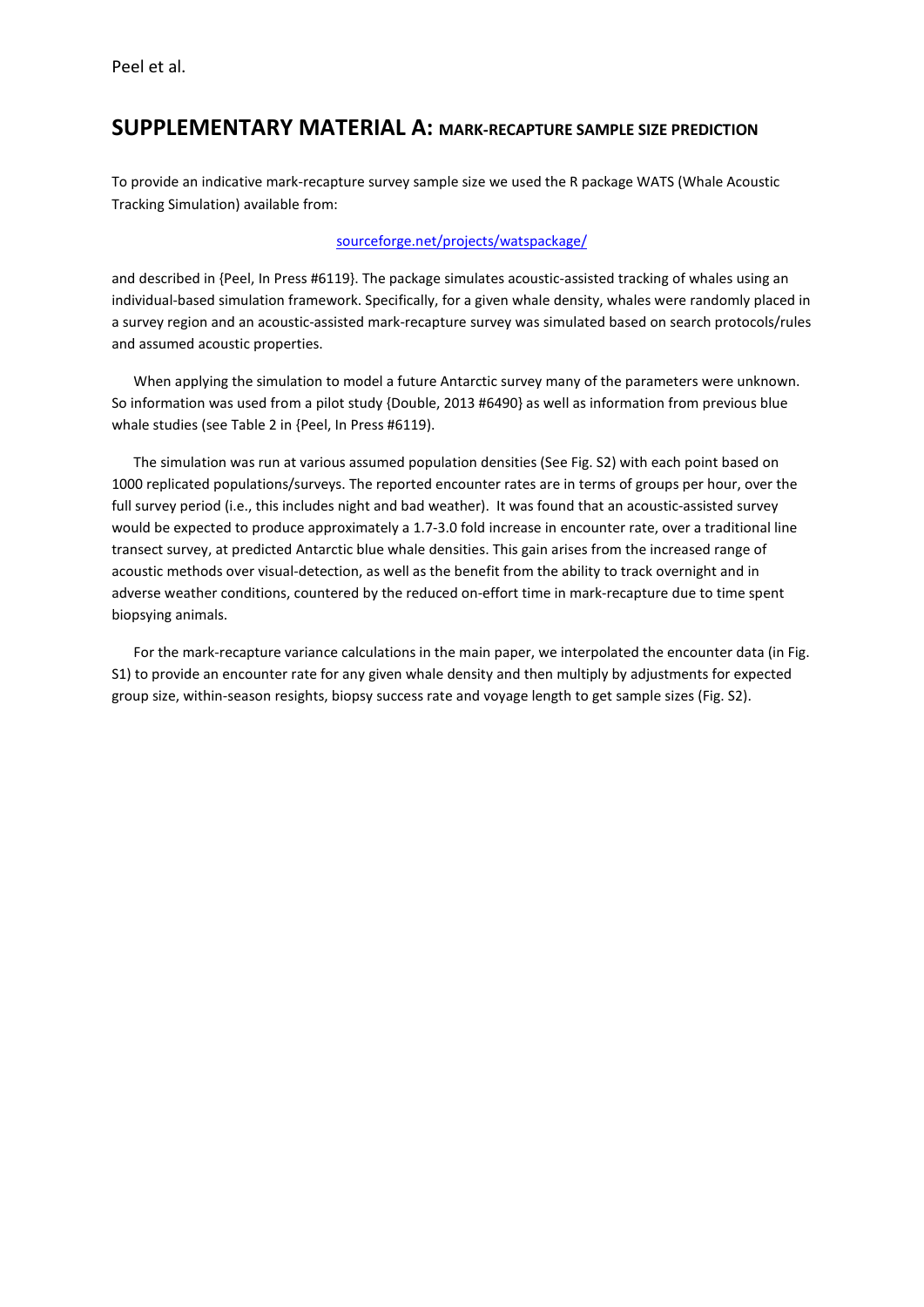Peel et al.



**Fig. S1** Simulated whale group encounter rates for a given whale density.